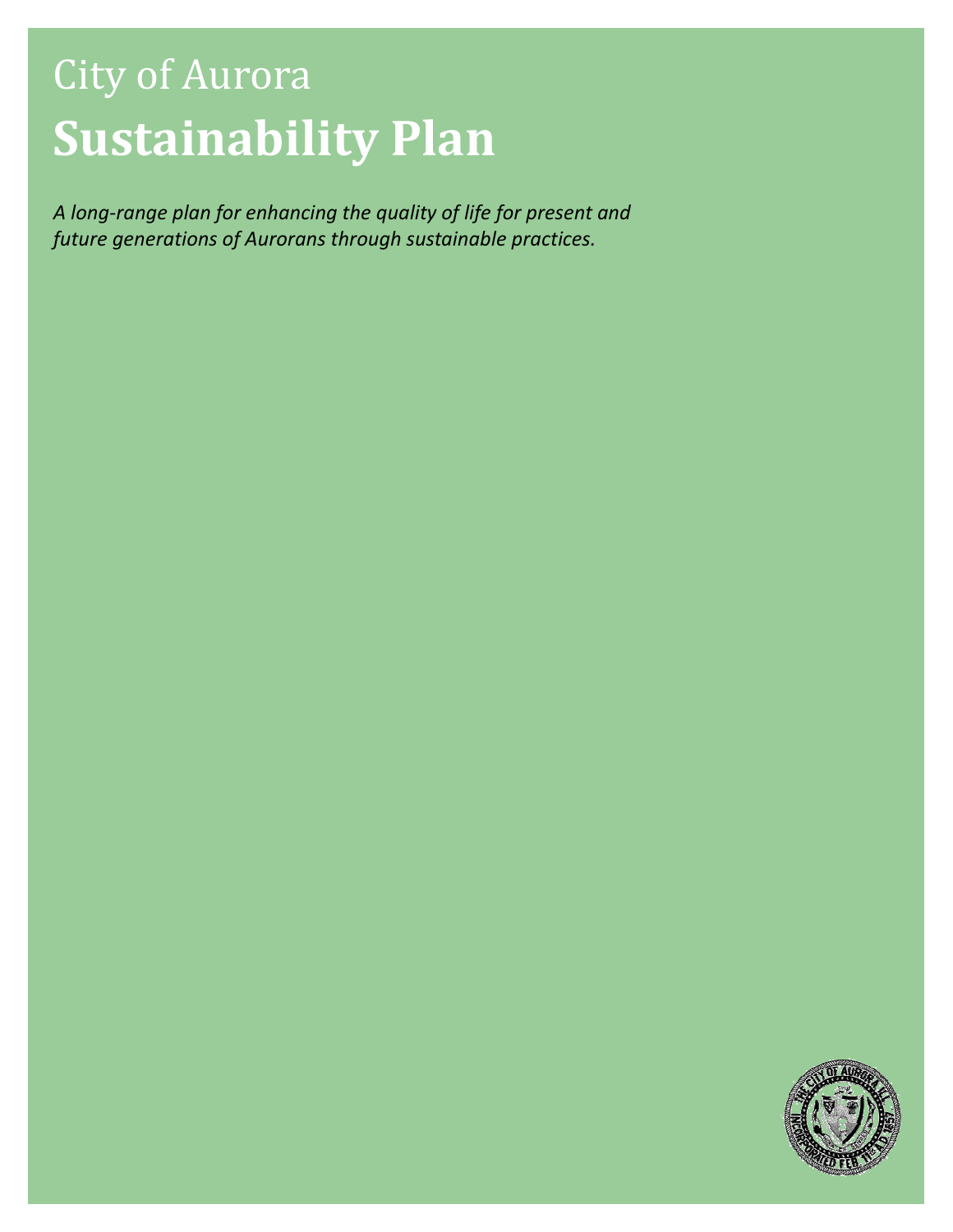## CITY OF AURORA SUSTAINABILITY PLAN

A Long-Range Plan for Enhancing the Quality of Life for Present and Future Generations of Aurorans through Sustainable Practices

## Table of Contents

\*Most definitions taken from the Environmental Protection Agency (www.epa.gov) or are a hybrid of multiple definitions modified to be more applicable to our local environment.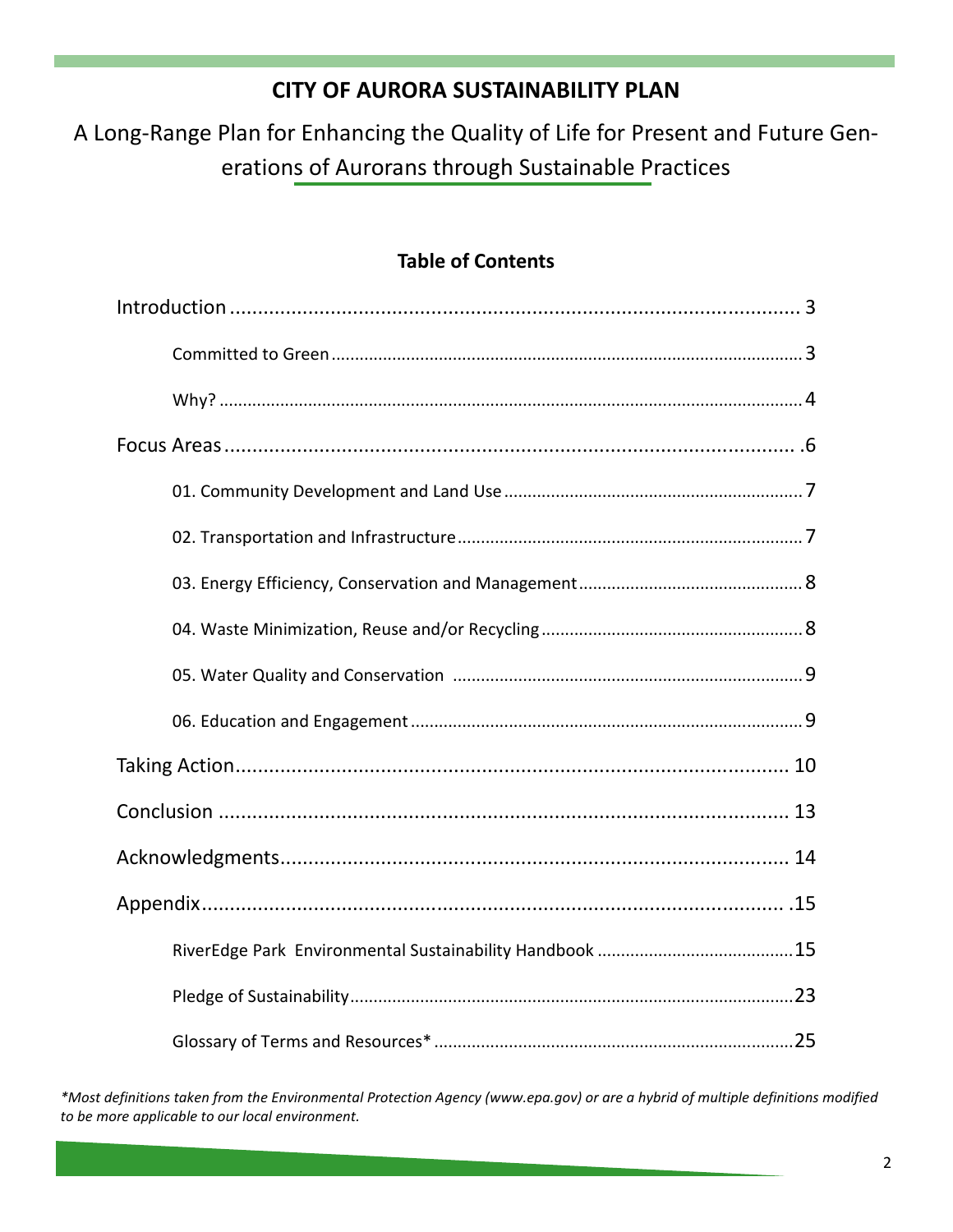## INTRODUCTION

## City of Aurora Sustainability Plan

What is sustainability? Sustainability is the ability to meet our needs without compromising the ability of future generations to meet theirs. The intent of the City of Aurora Sustainability Plan is to improve the quality of life for present and future Aurorans by considering the long-term significance of our everyday decisions.

At this point in time (2009) Aurora has grown to 46 square miles and over an estimated 182,000 residents. The health, safety and general welfare of Aurora's inhabitants and habitats are essential to maintaining our high quality of life. To take a comprehensive approach to sustainability, this plan identifies goals in the following areas: Community Development and Land Use, Transportation and Infrastructure, Energy Efficiency and Green Buildings, Waste and Food Residuals, Water Quality and Conservation, Education and Engagement.

The purpose of this plan is to identify Focus Areas and Goals that the City can use as a framework for making educated decisions based on resource conservation and life cycle costs. A true plan for sustainability cannot be short-term; it should be a leap forward towards a long-term and multigenerational plan of responsible action.

## COMMITTED TO GREEN

Aurora is a recognized environmental leader in our region. Honors such as the Illinois Environmental Protection Agency's Green Fleet designation and the Clean Air Counts Platinum Award demonstrate the City's progress and initiative in environmental sustainability. The approvals of the Countryside Vision Plan in 2000, the Riverfront Vision Plan and the Seize the Future Master Plan in 2006, and the revised FoxWalk Overlay District Design Guidelines and the RiverEdge Park Master Plan in 2008, were all steps towards green development which have led to this comprehensive Sustainability Plan.

In June 2005, Aurora endorsed and signed the U.S. Mayors Climate Protection Agreement making a commitment that as a City, we would strive to meet or beat the United Nations Kyoto Protocol greenhouse gas emission reduction targets (7% below 1990 levels by 2012), and urge state and federal government to do so as well. This agreement identifies actions ranging from anti-sprawl and land-use policies to public information campaigns to reduce greenhouse gas emissions. The City of Aurora is also a case study municipality in the 'Go To 2040' Regional Energy Profile and Regional Greenhouse Gas Inventory commissioned by the Chicago Metropolitan Agency for Planning (CMAP). Working together with the Center of Neighborhood Technology (CNT), CMAP reported on Aurora's energy consumption and greenhouse gas emission from 2000 to 2005. Ultimately, this report can assist in understanding our current greenhouse gas emissions and guide Aurora's future sustainable goals.

The City of Aurora also holds membership in many environmentally minded organizations including U.S. Conference of Mayors, Chicago Area Clean Cities, Clean Air Counts, Cool Cities, U.S. Green Buildings Council, Illi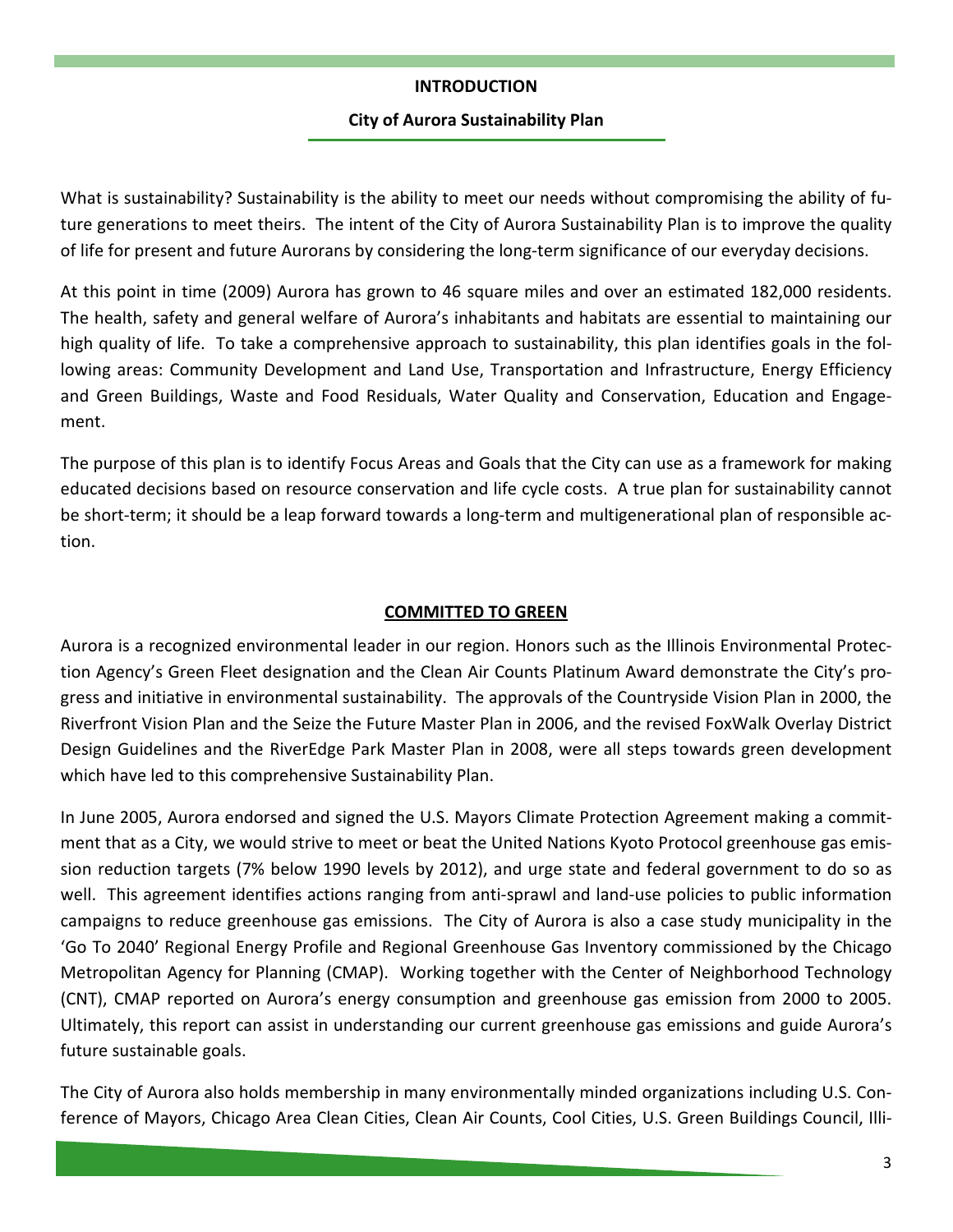nois Recycling Organization, and Tree City USA. It is in the City's best interest to use all available resources, networks and experts to achieve the goals of this plan.

In October 2008, Aurora hosted GreenTown: The Future of Community conference which brought together people from throughout the US engaged in greening communities. This conference put the 'greening' of Aurora in a national framework and built momentum locally through its workshops and events. In anticipation of the conference, the City's 'Green Team' was created by Executive Order to document existing sustainable city practices, advance future green initiatives and advise the City on this Sustainability Plan. The group began this process by surveying current municipal operations through in-house workshops which were documented as achieved and ongoing sustainability projects. The team identified a number of existing accomplishments, plans, policies and practices that are in keeping with this plan and helped lay the foundation for the next steps. Building upon the GreenTown Conference, the Green Team joined with other local Fox Valley municipalities, environmentalists and businesses-minded community members to discuss environmental issues on a local level. The so-called 'State of Green' workshop highlighted some of the successes, resources and challenges to going green.

## WHY?

Why Reduce Greenhouse Gas (GHG) Emissions? Within five years (2000-2005), greenhouse gas emissions in Aurora increased by 22.8%, and an overwhelming body of scientific evidence indicates that climate change is happening due to rises in such emissions worldwide; it is having a profound effect on our quality of life. Extreme weather events such as heat waves and heavy downpours have increased in recent decades. Here in the Midwest, there have been an increasing number of days with heavy precipitation and the annual amount of precipitation has increased by 10-20%. Average temperatures worldwide have risen by over one degree Fahrenheit the last century, and the impacts of climate change are increasingly apparent.

As an example of its effects, increases in precipitation are expected to lead to more frequent flooding, which tends to compromise water quality especially in the Fox River, a major source of the city's drinking water. While the City has made substantial progress on a de-combination program to separate sewer and stormwater systems and reduce the number of contaminated overflows, there will always be some level of overflow during these major rain events. Intense rainfall can also overwhelm our stormwater systems causing disruption in commerce and traffic, public and private property damage, and add additional burden on our emergency services. These consequences not only strain our environment, but our finances and local economy.

Climate change is inevitable over the next few decades, but the degree to which the future climate will change will be determined by the choices and decisions we make today. Continued heavy reliance on carbonintensive energy sources, on the other hand, will lead to greater warming and consequences for human health, ecosystems, and the economy.

Why Increase Energy Efficiency? Over 90% of our region's total greenhouse gas emissions are due to energy consumption (Chicago Regional Greenhouse Gas Emissions Inventory), and efficient energy use can improve our environment and reduce money spent on electricity, natural gas and the infrastructures built to deliver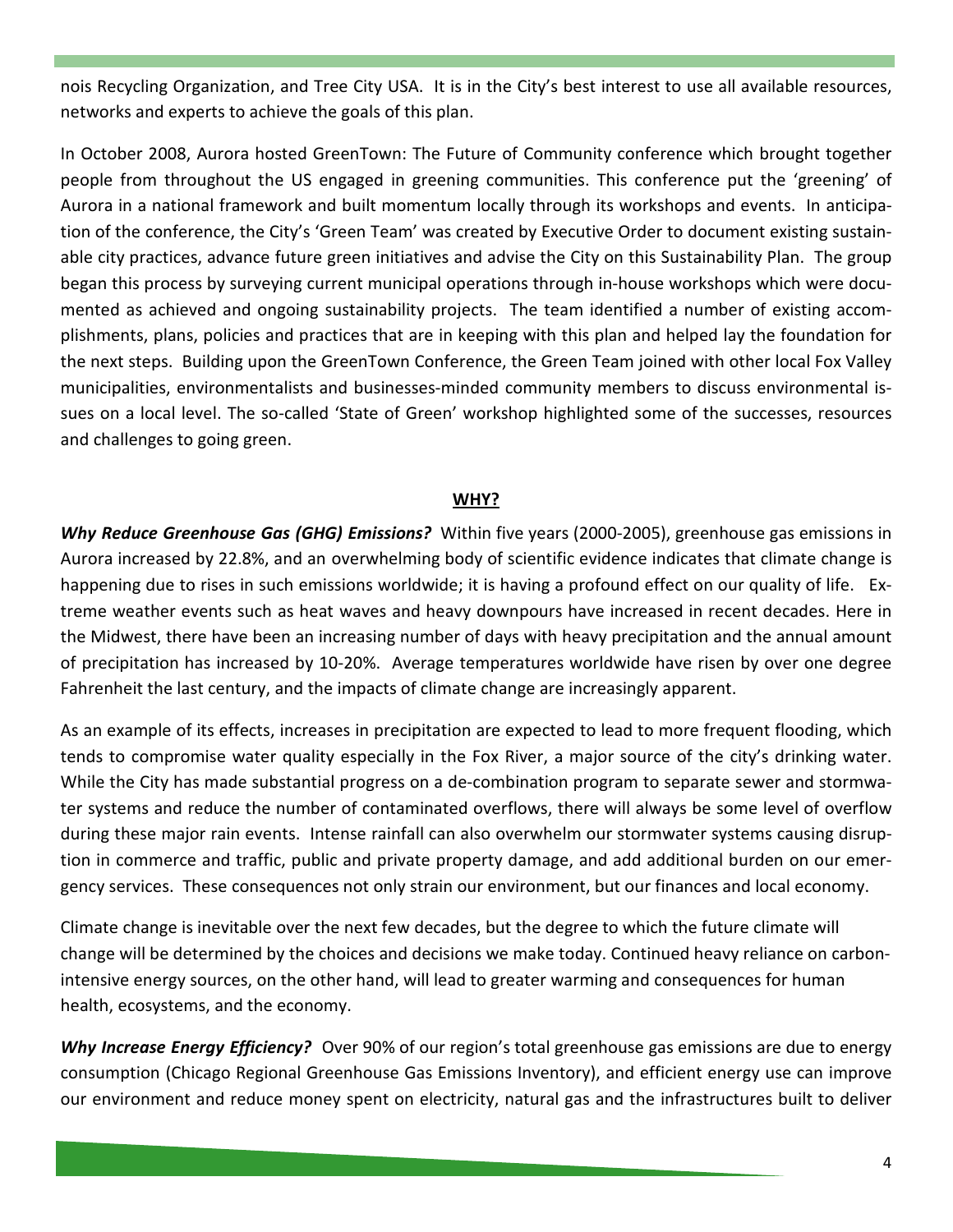them. Most energy comes from the burning of fossil fuels that include coal, petroleum and natural gas. When burned, fossil fuels create carbon dioxide, a greenhouse gas.

The demand for energy is growing; as our population increases energy-dependent appliances continue to be ever more integrated into homes and businesses. Aurora has experienced an estimated increase of over 12,000 households since 2000 with an average consumption of 9,856 kWh of electricity and 808 therms of natural gas per household. The proliferation of consumer electronics, telecommunications and increasing demand for heating and cooling primarily drives the rise of energy consumption in the commercial and residential sectors. In 2005, Aurora consumed 1.4 billion kWh of electricity with 62% occurring in the commercial and industrial sector and the remaining 38% occurring in residential. The amount of natural gas consumed was 80 million therms with 45% occurring in the commercial and industrial sector and the remaining 55% occurring in residential.

Conserving energy and shifting to more sustainable sources is both important economically and environmentally. It is evident that our local energy consumption has a direct impact on our environment and greenhouse gas emissions. Shifting to more sustainable energy sources such as wind, solar and geothermal can greatly benefit our local economy and overall security. Energy efficiency can also translate into financial savings, especially for those under the poverty line or on a fixed income; 'going green' can mean 'saving green'.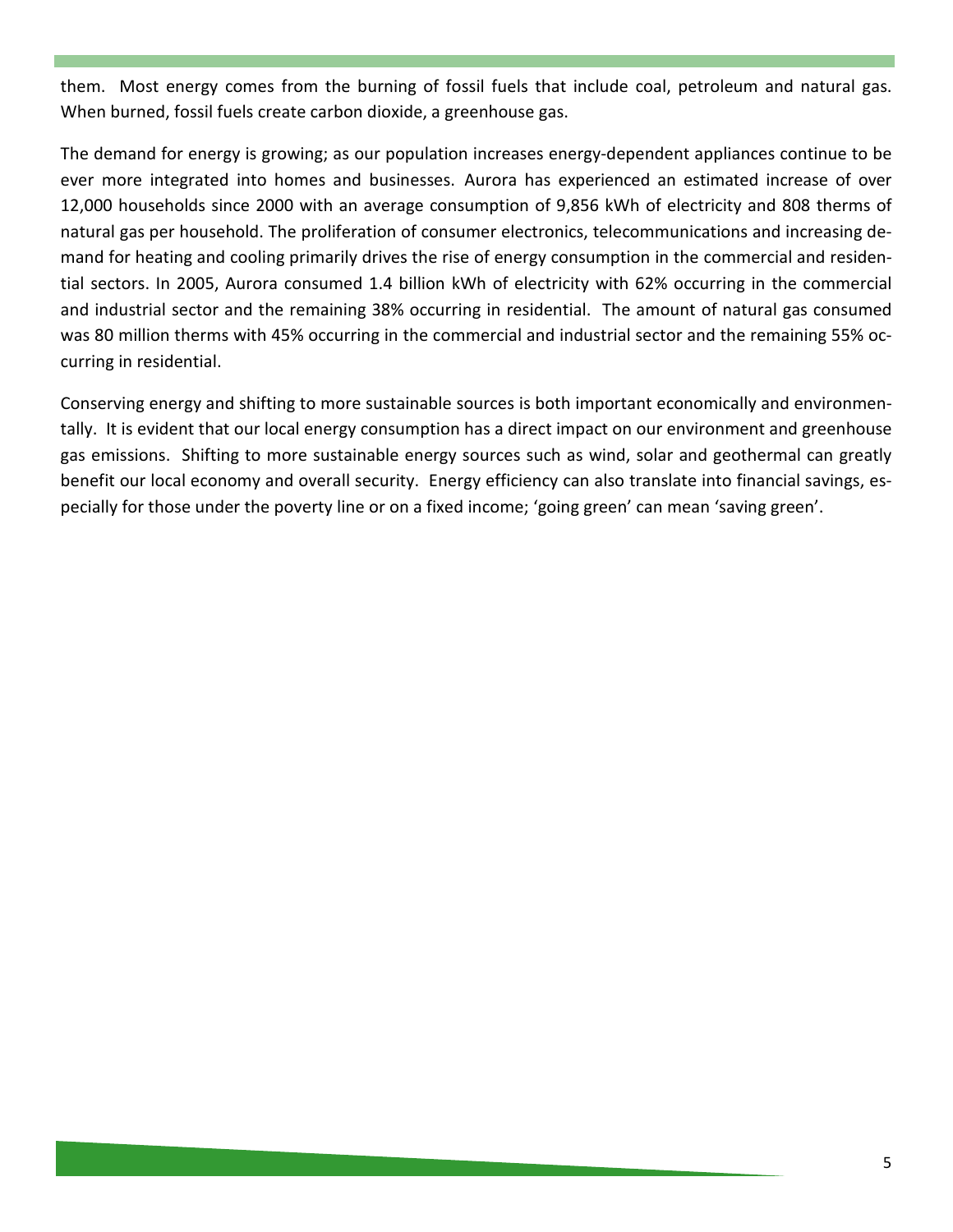#### FOCUS AREAS

#### City of Aurora Sustainability Plan

The City of Aurora Sustainability Plan is organized into six focus areas and set goals within each area. These focus areas and goals will guide our future efforts, yet allows for flexibility. As a supplement to this plan, there is an ongoing and updated list of "City of Aurora Sustainable Projects" which includes achieved, ongoing and proposed projects by the city, categorized by the same identified focus areas and goals. The timeline for implementation of Aurora's initiatives and proposed projects will vary. Ideas should be prioritized based on ease of implementation, availability of existing resources, funding commitments, and impact or urgency. It is our intention to undertake analyses of lifecycle costs so as to demonstrate the benefit of implementing projects and programs that, at the outset, may appear to be more costly, but over time, in fact, are significantly more cost-effective due to reduced operations, maintenance and replacement schedules, among other factors.

There are many ways in which the achievement of sustainable goals can have a positive impact on local and regional economies. These goals will not only conserve resources and reduce Aurora's greenhouse gas emissions, but also enhance economic vitality and lead to a more sustainable city. The City of Aurora Sustainability Plan is intended to be a dynamic document; experience, testing, emerging and evolving technologies will be incorporated as we achieve goals and set new initiatives. All of the following six focus areas have a significant long-term impact on the sustainability of our community. The goals within each focus are intended to guide our actions.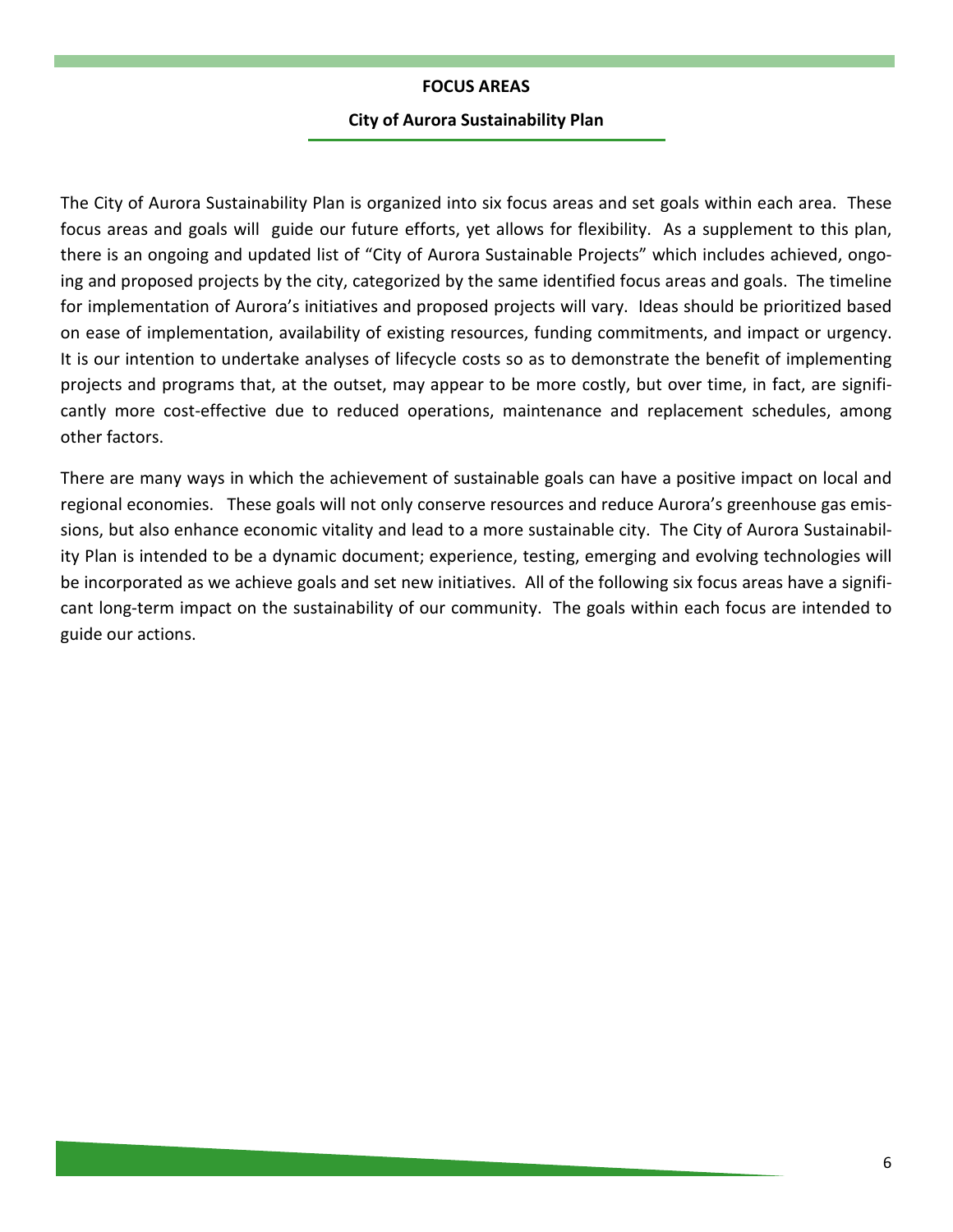## Focus Area 01: COMMUNITY DEVELOPMENT AND LAND USE

Align Development Policies to Encourage Sustainable Growth. Our planning and zoning policies and ordinances provide the framework for how the community may develop. Projects to support this goal will be the revision of existing policies and removal of regulatory barriers so as to promote sustainability. Implementing Transit-Oriented Development around Aurora's transit centers and corridors will encourage smart growth and reinforce the City's Comprehensive Plan. The "RiverEdge Park Environmental Sustainability Handbook" and "Aurora Energy and Emissions Profile" will be critical guiding documents to achieving this goal.

Promote Planting of Native Vegetation. To minimize the impact of heavy rain events, flooding, pollution, and runoff, these projects will remove the regulatory barriers and put requirements in place for the installation and proper maintenance of Midwest Native Vegetation.

Support a Sustainable Local Economy and Develop a Green Collar Workforce. As global and local economies undergo radical transformations, these projects will support training of our local workforce for emerging technology jobs. Incentives to attract businesses providing "green jobs" will be put in place.

# Focus Area 02: TRANSPORTATION AND INFRASTRUCTURE

Encourage Alternative Transportation, Reduce Vehicle Miles Traveled and Support Sustainable Energy Use. Heightened concern about the need to develop alternative modes of transportation and the rising cost of traditional fuels dictates the development of programs and policies to encourage alternative modes of transportation and the use of alternative, sustainable fuels. Projects to support this goal will promote the use of existing transportation infrastructure and services to their capacity, increase alternative and multi-modal accessibility, and increase access to renewable energy sources.

Expand the City's Green Fleets Program. The City will continue to be a leader in using fuel-efficient vehicles and alternative energy sources. Projects to support this goal will expand purchasing policies and maintenance programs for the City's Green Fleets program.

Implement Sustainable Roadways. Because of the scale of our public roadway system, sustainable practices and improvements provide significant opportunities to use lifecycle analyses to reduce costs and extend efficiencies. In addition, their visibility to residents and visitors creates a dramatic opportunity to lead by example. The projects to support this goal include modifications to standard specifications for traffic signals, street lights and pavement types, while taking necessary measures to ensure public safety.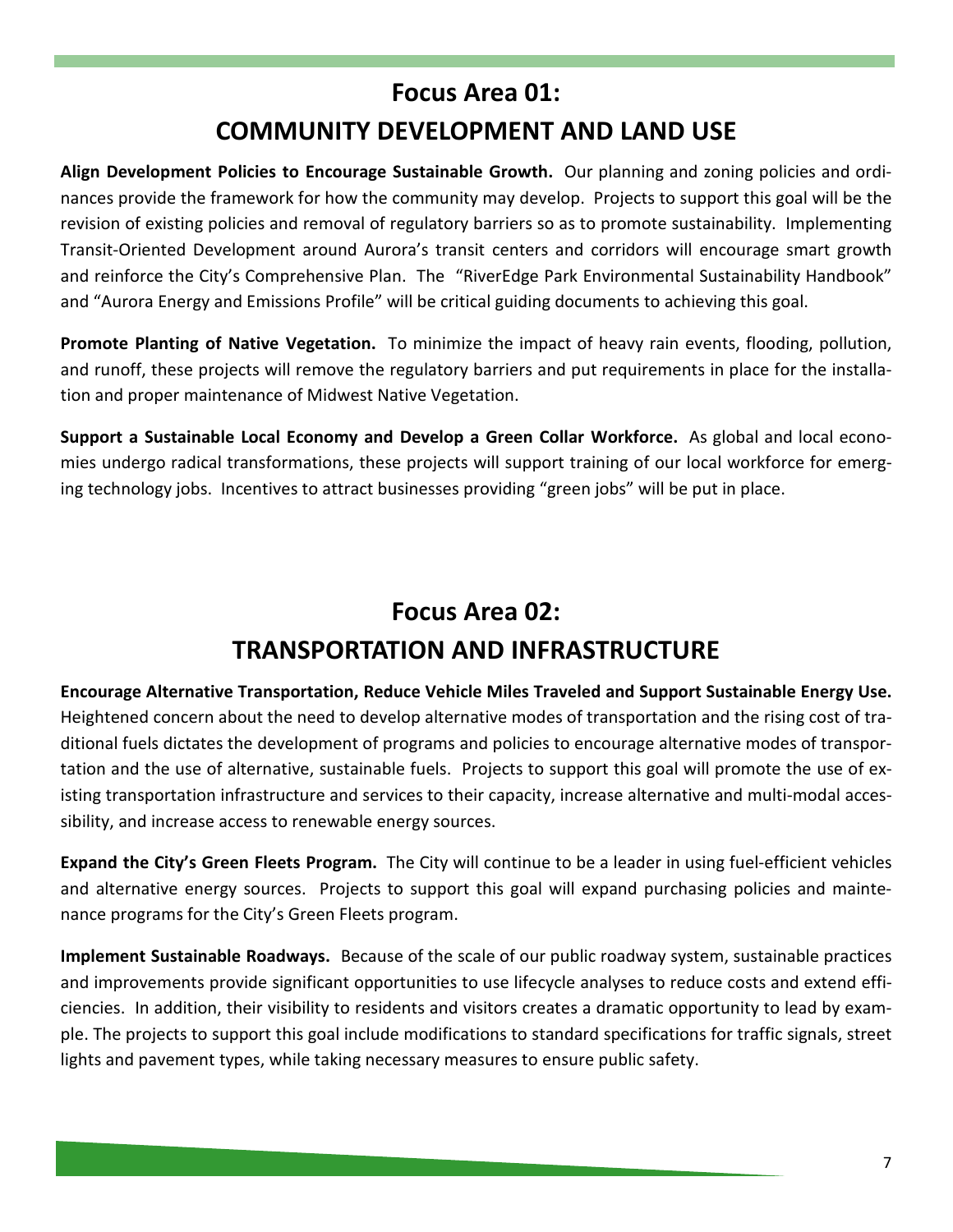## Focus Area 03:

## ENERGY EFFICIENCY, CONSERVATION AND MANAGEMENT

Enhance Services and Programs for Residential and Commercial Properties. The public may be resistant to incorporating energy efficiency or "experimenting" with green buildings or adaptive re-uses of existing structures because of their fear of costs and their lack of experience with emerging technologies. The projects to support this goal will offer technical assistance and incentives to encourage early adopters among both residential and commercial property owners.

Increase Energy Sustainability in City-Owned Buildings. The City can play an important role in encouraging the adoption of emerging technologies by setting an example in its own operations and construction projects, e.g., the LEED (Leadership in Energy and Environmental Design) - certified Aurora Police Headquarters and Municipal Court Building on Indian Trail Road. The projects to support this goal include setting and implementing new standards to improve energy efficiency for new buildings, and retrofitting existing buildings to maximize energy efficiency.

Increase Energy Sustainability in the Delivery of Public Services. Delivery of City services represents another arena in which the City can improve its own operations and model behavior for the private sector. Projects to support this goal will be initiated by City staff after a review of existing practices and seeking opportunities where service delivery can be maintained at its current level or be improved while using sustainable practices .

## Focus Area 04:

## Waste Minimization, Reuse and/or Recycling

Implement Sustainable Procurement Policies and Techniques. The City can be highly influential in creating a market for sustainable products because of its substantial purchasing power. Expanded demand will encourage vendors to offer more sustainable choices, which then become available for the larger consumer market. Projects to support this goal will include developing a sustainable products procurement policy, and creating sustainable internal office policies and practices.

Minimize Waste, Expand Reuse and Recycling Options. Municipal government has historically provided waste disposal services to its constituents, therefore, we have a unique ability to influence residents' and businesses' behavior. Projects to support this goal will reduce barriers to the availability of a wider range of recycling services, attract new businesses related to adaptive reuses and/or recycling, and use the City's waste disposal contract to encourage waste minimization.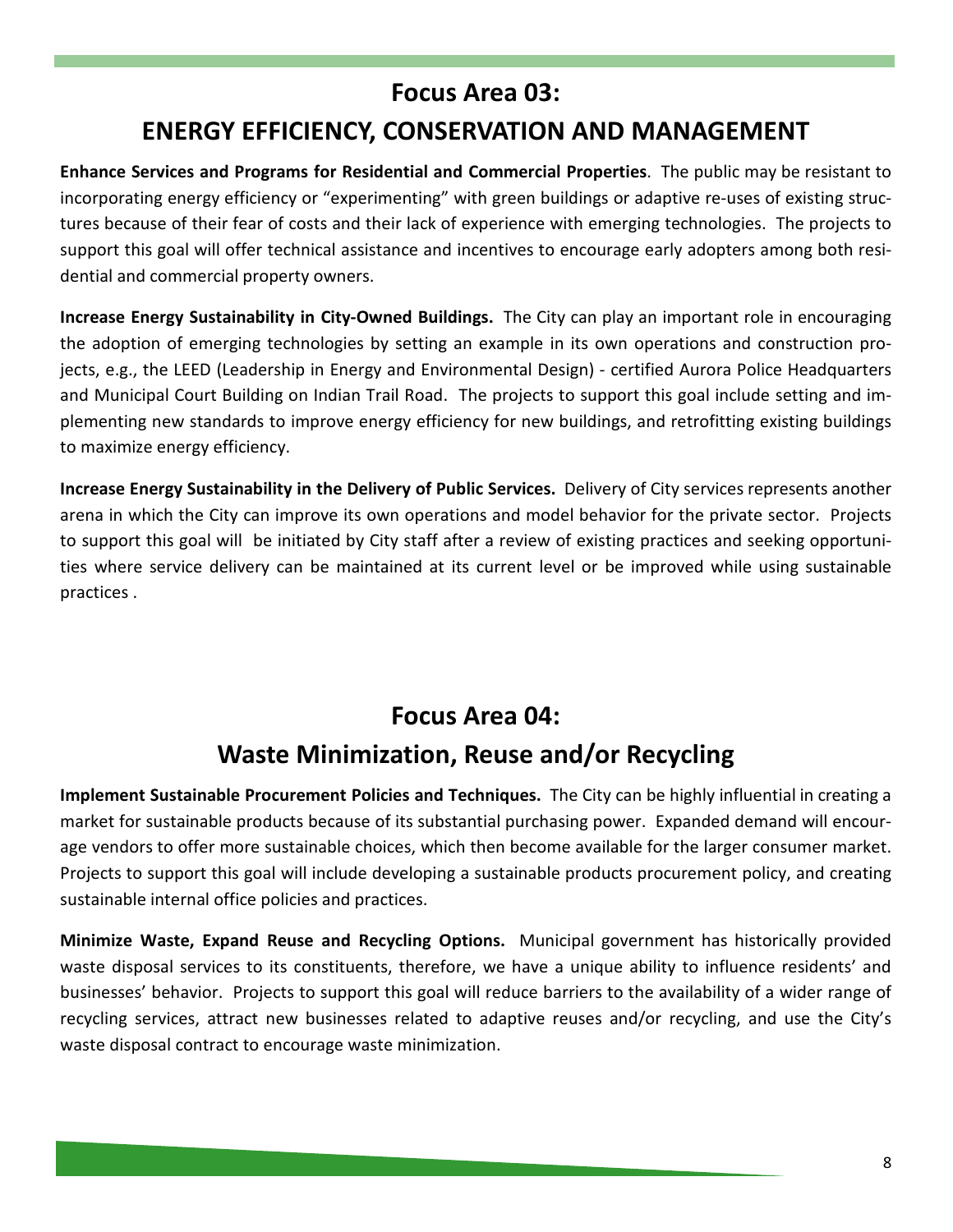# Focus Area 05: WATER QUALITY AND CONSERVATION

Clean, Conserve and Replenish Natural Water Sources. The founders of the City of Aurora were attracted by opportunities they saw emanating from the Fox River. The Fox River was once the economic engine of the City and is central to our revitalization strategies. Projects to support this goal will further implement best management practices and water conservation methods for new development and adaptive re-uses, which will reduce the loads on municipal water production and stormwater infrastructure.

# Focus Area 06: EDUCATION AND ENGAGEMENT

Initiate Public Relations Campaign. A public relations campaign involves education and engagement on sustainable policies and programs beyond Aurora's engagement in the US Mayor's Climate Protection Agreement. The City currently has many outlets to communicate with our constituents including websites, direct mail, public events, and customer service interaction. Projects supporting a public relations campaign will utilize these outlets to educate and engage the public and to connect people with resources including information on and programs and incentives to make our homes, businesses, not-for-profit organizations and schools more sustainable.

Increase Awareness among City Staff and Elected Officials. Policies and ordinances can make the City's services more sustainable but our largest opportunity to lead by example is through our staff and elected officials. Training, outreach, coordination and research will help increase awareness and arm City staff and elected officials with the tools to make educated decisions based on resource conservation and life cycle cost.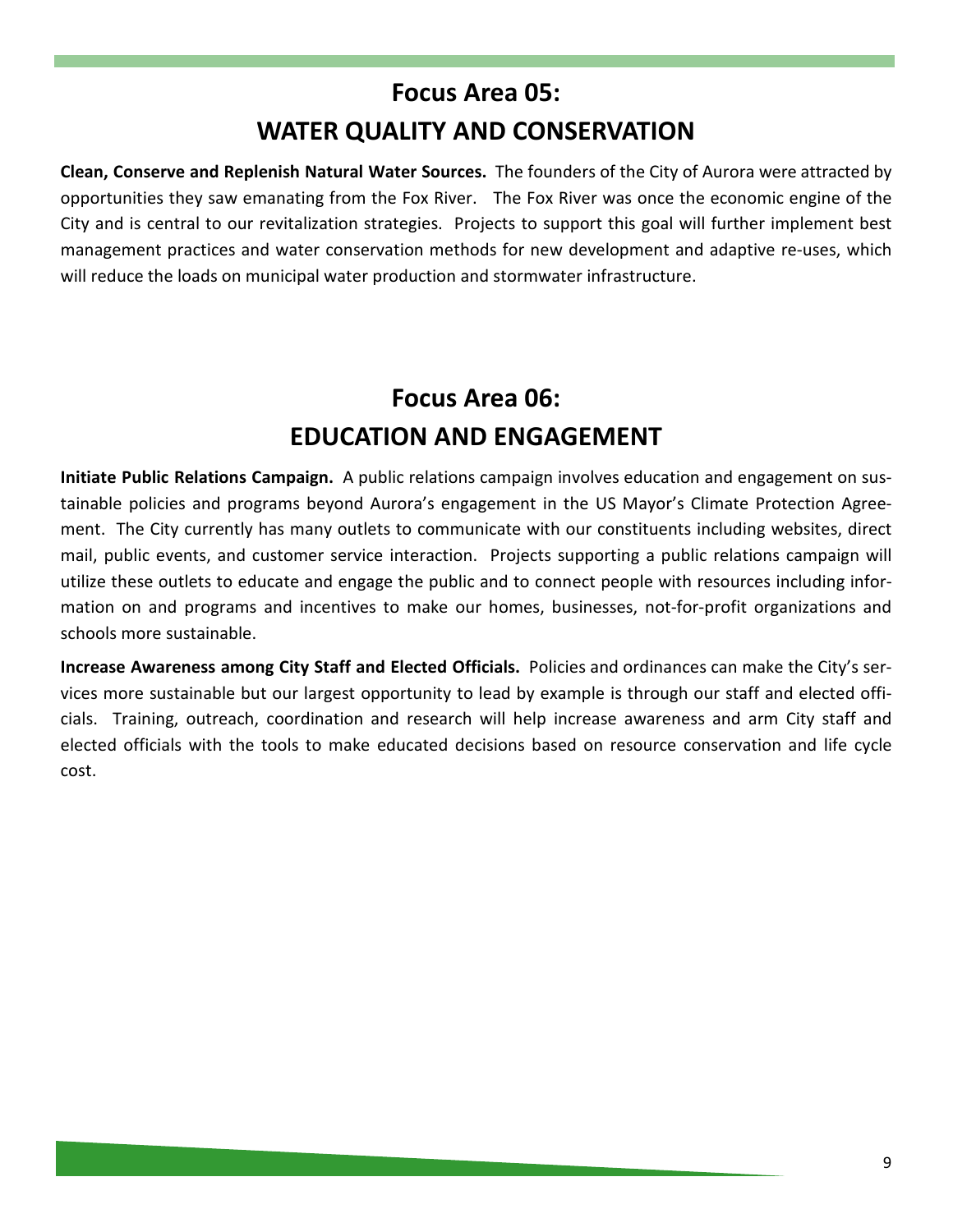### TAKING ACTION

## City of Aurora Sustainability Plan

Throughout the six focus areas, there may be a multitude of ideas and initiatives but it is essential for Aurora to take action now. The number of cities that are being proactive on environmental issues is growing worldwide. As of June 2009, 944 mayors from the 50 states, Puerto Rico and Washington, D.C. have signed the U.S. Mayors Climate Protection Agreement, representing more than 83 million citizens. Municipalities within our region, such as Chicago, Evanston, Elgin and Oak Park, are increasingly engaged in green initiatives and have approved or are in the process of approving sustainability plans.

## LOCAL GOVERNMENTS TAKING THE LEAD

Although local governments accounts for just a portion of our community's resource use and carbon emissions, policy decisions have far reaching implications. There are many goals within this plan that have implications for municipal policy and services, and concepts such as resource conservation and life-cycle analyses that can be used to make future decisions. Action by local governments has a symbolic value and demonstrates leadership that extends beyond the magnitude of energy efficiency and GHG emissions reductions. Through sustainability, officials may better progress the local quality of life, and partner with motivated stakeholders for maximum effectiveness.

#### PARTNERING WITH MOTIVATED STAKEHOLDERS

There are many local entities such as environmental groups, schools, businesses and developers, not-forprofit organizations, individuals and other entities that are motivated to promote green initiatives. This Plan can be a vehicle to unite and engage these key stakeholders. No one entity in the community – not local government, not businesses, and not residents – can improve Aurora's quality of life alone. The best way for this to be achieved is through coordination.

As such, the City's 'Green Team' will be expanded to include motivated stakeholders, from key community entities, and remain intact to advance this plan. The recommendation would be that the team becomes the Environmental Advisory Committee, which shall advise the City on all matters concerning sustainability and the environment.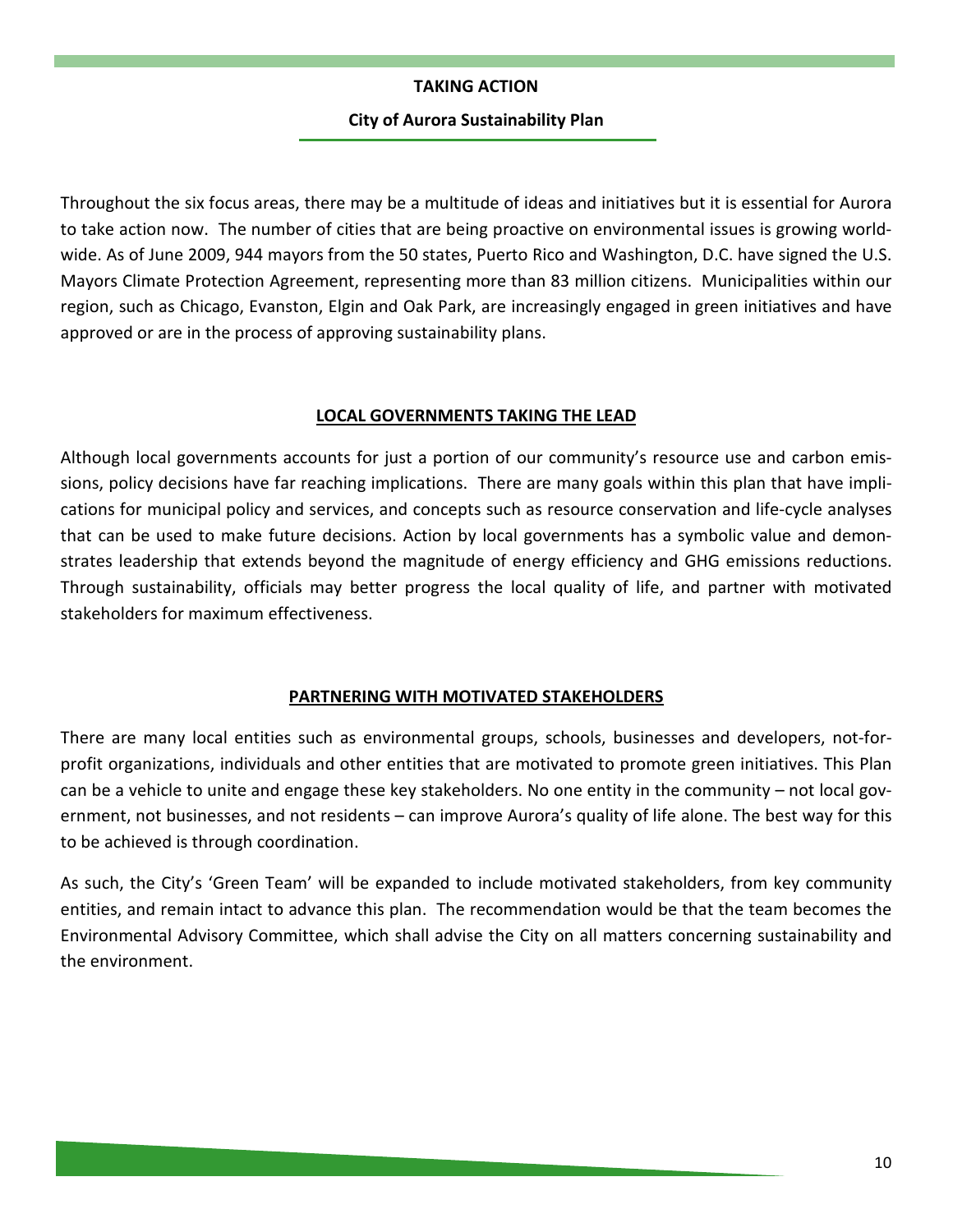### ESTABLISHING IMPLEMENTATION PRIORITIES

There are many goals in this plan that can achieve noteworthy improvements in our quality of life. An important step in the implementation process is to evaluate the cost and benefits of proposed actions. This will enable the City and other community stakeholders to identify short-, medium-, and long-term timeframes for accomplishing various initiatives.

For example, many sustainable initiatives proposed may be consistent with efforts that are already being implemented or can be implemented in the short-term by the City or community members. Other initiatives will require greater resources or longer development periods and can be targeted for implementation in a more long-term timeframe. For each strategy in the plan, resources, responsibilities and timeframes for implementation should be identified.

## IDENTIFYING FINANCING OPPORTUNITIES

Implementing some of the goals in this plan may require a significant investment by the public and private sectors, however, having a plan can attract significant financing and grant opportunities from outside resources.

Throughout 2009, there has been considerable momentum at the local, regional and national level to assist communities with resource conservation measures. Having demonstrated a commitment to resource conservation and environmental sustainability, Aurora was chosen to participate in the ComEd Community Energy Challenge. This challenge offered the opportunity to leverage ComEd's resources with our own in order to develop and implement energy efficient projects that reduce electric use while advancing our sustainability objectives. This challenge highlights the many financial incentives that are available to the City of Aurora and local businesses and residents for energy efficiency measures. This program also offers a means for education and outreach as to the value of creating energy efficiencies – not only for the environment but also for the pocketbook. In addition, the recent federal economic stimulus packages have included funding opportunities to assist in creating and achieving goals to reduce fossil fuel emissions; reduce energy use and improve energy efficiency.

These two examples highlight a heightened awareness of green initiatives and sustainable development which has led to added assistance and opportunities for municipalities, residents and businesses. These opportunities can help move green initiatives forward, and with the adoption of a sustainability plan Aurora is effectively geared to do so.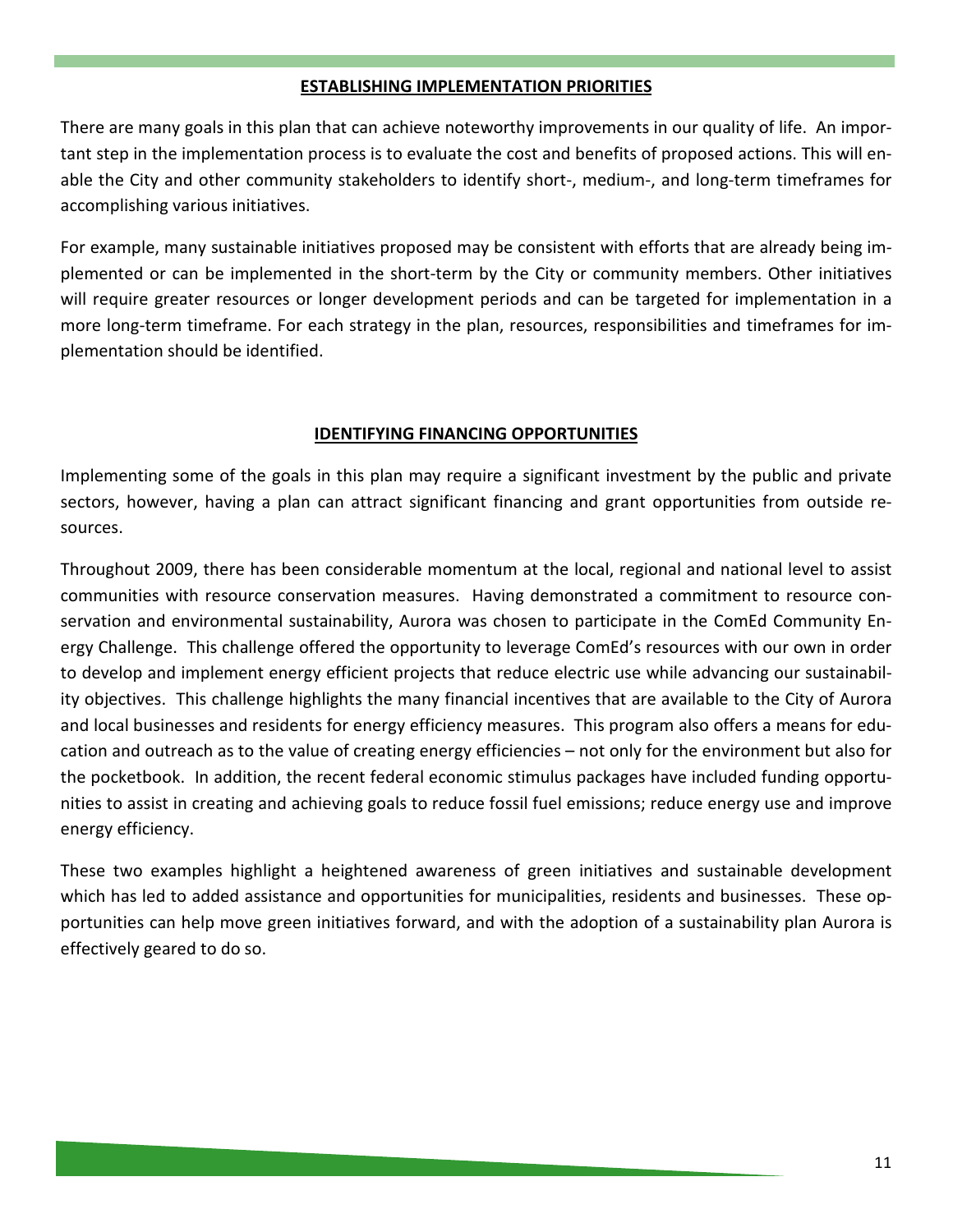## ENGAGING LOCAL RESIDENTS

While the City has a key role to play through the implementation of this plan, the impact of these actions on Aurora as a whole depends largely on the embrace and motivation of the community. As a result of the current economic situation, and the ongoing outreach efforts by community-based organizations, federal, state and local governments, more and more residents in Aurora are becoming aware of the necessity to live more sustainably. The included "Pledge for Sustainability" is a non-binding means of securing individual commitments to achieving our collective goal. Residents and businesses who take the pledge agree to take steps towards beginning a personal sustainability plan.

Smaller measures like switching home lights to energy efficient bulbs, washing clothes with cold water, or starting a home compost bin can have a cascading effect and should not be minimized. When making decisions, such as purchasing goods and services, life-cycle analyses should be considered. By taking into account things such as the source of a given product, the cost of maintenance and upkeep, impact on the environment and its means of production, sustainable choices can be made that will benefit our wallet, our health and the environment.

The City and its community partners promote this pledge by enhancing the resources and information available to help these individuals achieve their pledged goals. The Internet is a powerful resource for engaging local citizens and for providing tools and information that makes it easier for residents to fulfill their commitment to play a role. Many sustainable resources exist from respectable sources; the included "Glossary of Terms and Resources" is intentionally packed with links to resourceful sites. For other tips and information on how residents can conserve resources and reduce greenhouse gas emissions visit the City's green website at www.aurora-il.org/green.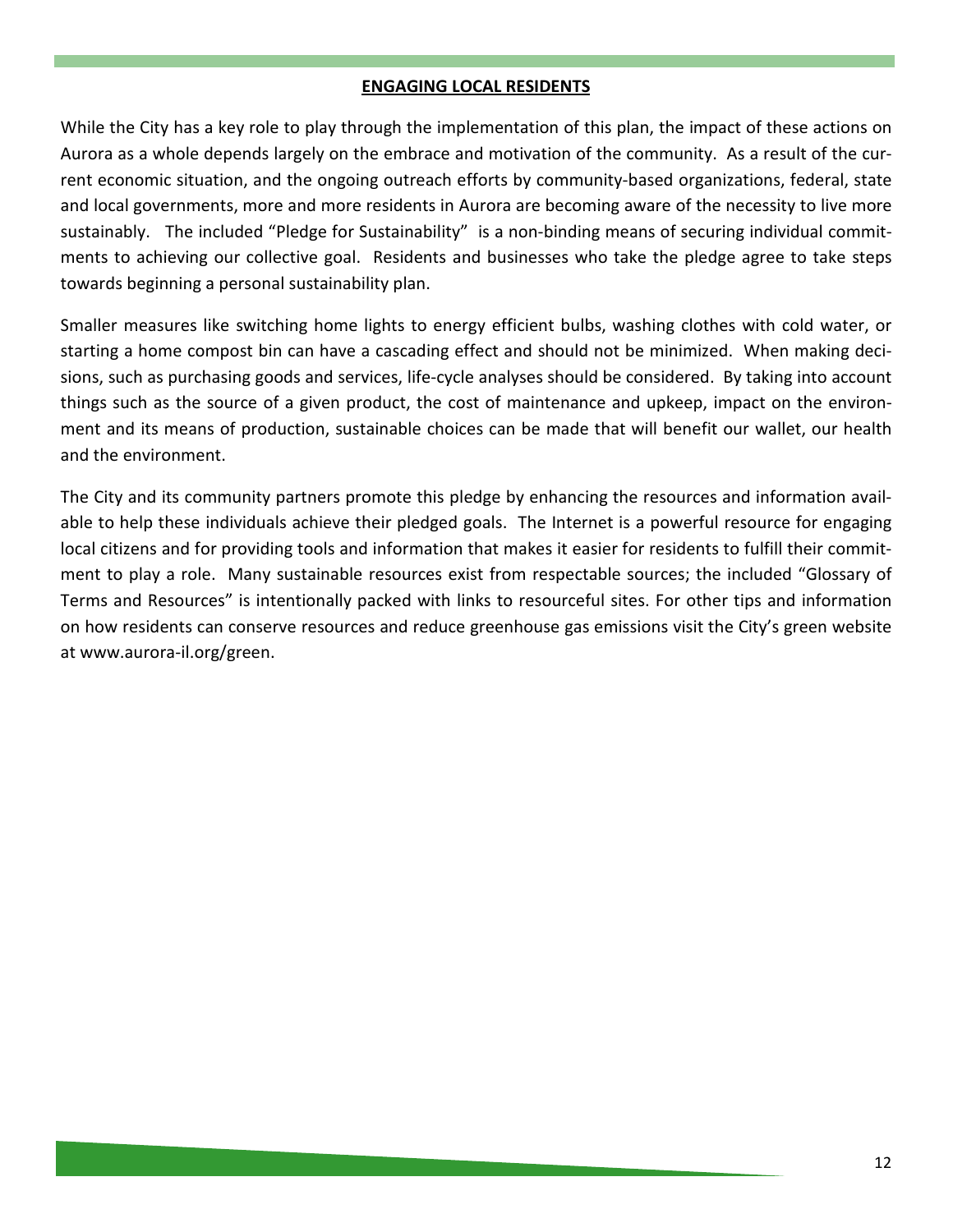## **CONCLUSION**

#### City of Aurora Sustainability Plan

The City of Aurora Sustainability Plan identifies ways the City can become more sustainable and provides a framework for making educated decisions based on resource conservation and life cycle costs. It identifies sustainable goals for the purpose of conserving energy and reducing greenhouse gas emissions within the areas of Community Development and Land Use, Transportation and Infrastructure, Energy Efficiency, Conservation and Management, Waste Minimization, Reuse and/or Recycling, Water Quality and Conservation, and Education and Engagement. When added together, policies and projects to support these goals have the potential to make substantial progress on sustainability for the City of Aurora and improve our quality of life.

In order to support the goals in this Plan, the City of Aurora has identified achieved, ongoing and proposed sustainable projects and maintains additional resources such as the Aurora Energy and Emissions Profile to help guide future sustainable practices. For information on these resources, and other information on sustainable initiatives for Aurora, please visit the City's green webpage at www.aurora-il.org/green or contact the City of Aurora Planning Division.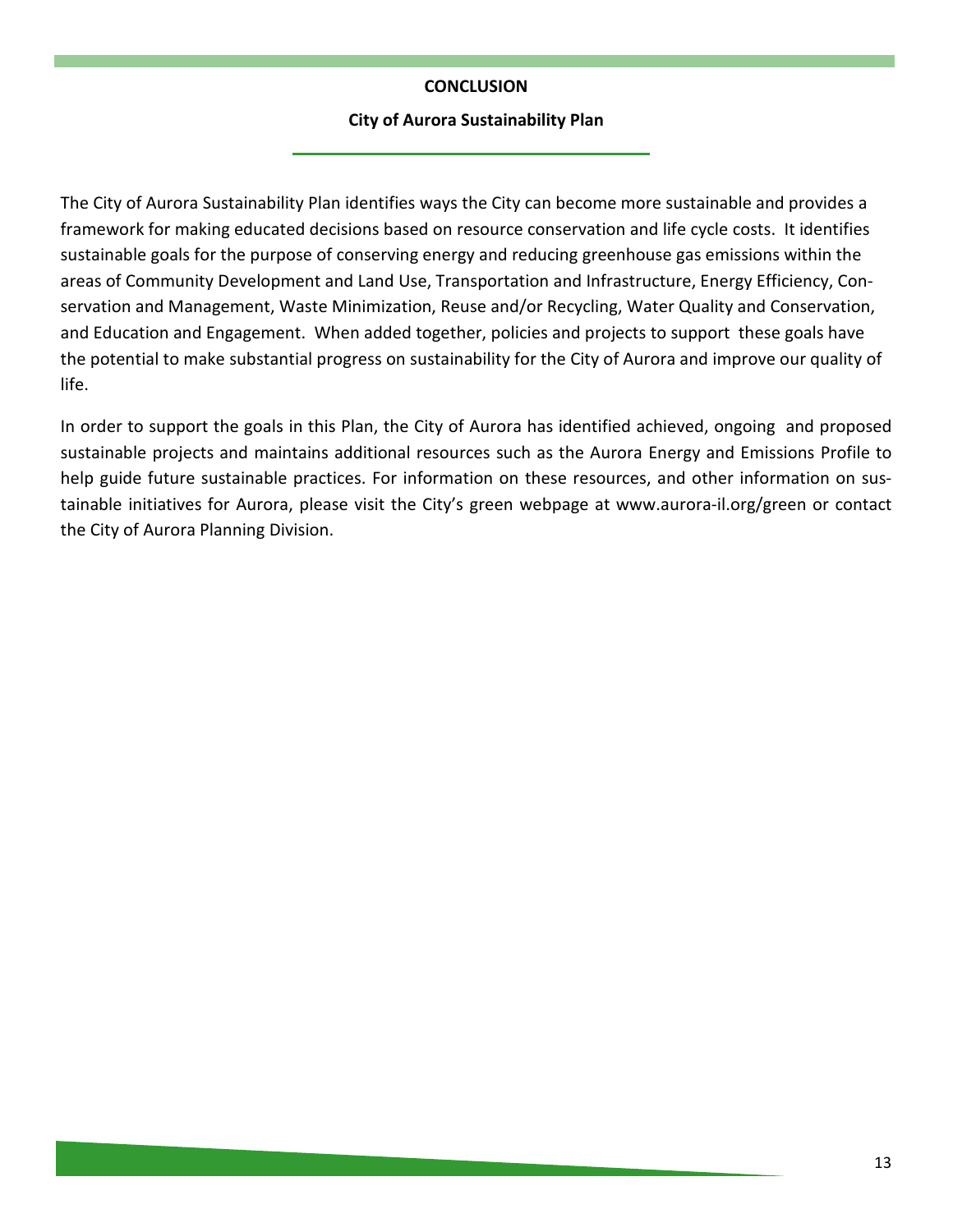#### ACKNOWLEDGMENTS

#### City of Aurora Sustainability Plan

#### CITY OF AURORA COMMUNITY CONTRIBUTORS

Linda Cole, Plan Commissioner Sierra Club Valley of Fox Chapter, RSVP Citizens Group

Fran Caffee Sierra Club Valley of the Fox Chapter, Resident

Karen Miller, Executive Planner Kane County Development Dep., Fox River Ecosystem Partnership Lindy Wordlaw, Energy Planner Center for Neighborhood Technology

Mavis Bates Resident

Karen Smoot Resident

Mark Minor, Project Manager Regional Transportation Agency

Bill Abolt, Chicago Office Manager Shaw Environmental

Erin Daughton, Sustainability Consultant Shaw Environmental

The Aurora Tree Board

The Aurora Chamber of Commerce Developers & Public Works Committee

#### CITY STAFF CONTRIBUTORS

Joe Hopp, Director Fleet Operations & Motor Vehicle Parking Services

Rena Church, Director Public Art Commission

Steve Meyer, Director Streets Division

Sandra Finley, Executive Administrator Aldermen's Office

Karen Zilly, Special Projects Administrator Neighborhood Redevelopment Division

Dale Hazelwood, Coordinator of Special Events Mayor's Office of Special Events

Randy Johnson, Manager Phillips Park Zoo

Gary Christensen, Administrative Assistant Purchasing Division

Rick Munson, Engineer Engineering Division

Souts Thavong, Engineer Engineering Division

Christine Scholl, Plan Examiner Building & Permits Division

Steve McLean, Computer Systems Technician Information Technology Department

Matthews Prakadan, Computer Systems Technician (GIS) Information Technology Department

Rae Keasler, Associate Planner Planning Division

Sandy Washkowiak, Executive Secretary Equipment Services & Electrical Divisions

Cynthia Gonzalez, Account Clerk Accounting Division

Becky Tatar, Main Branch Aurora Public Library

Janet Stephens, West Branch Aurora Public Library

Peter Boutsikakis, Planner Planning Division

Stephane Phifer, Director Planning Division

Karen Christensen, Director Downtown Development Division

Bill Munch, Superintendent Department of Water Production

Michael Kamon, Director Neighborhood Redevelopment Division

Chris Beykirch, Business Dev. Coordinator Economic Development

Gary Pozzi, Fire Marshall Aurora Fire Department

Herman Beneke, Director Building & Permits Division

Jan Mangers, Director Historic Preservation Division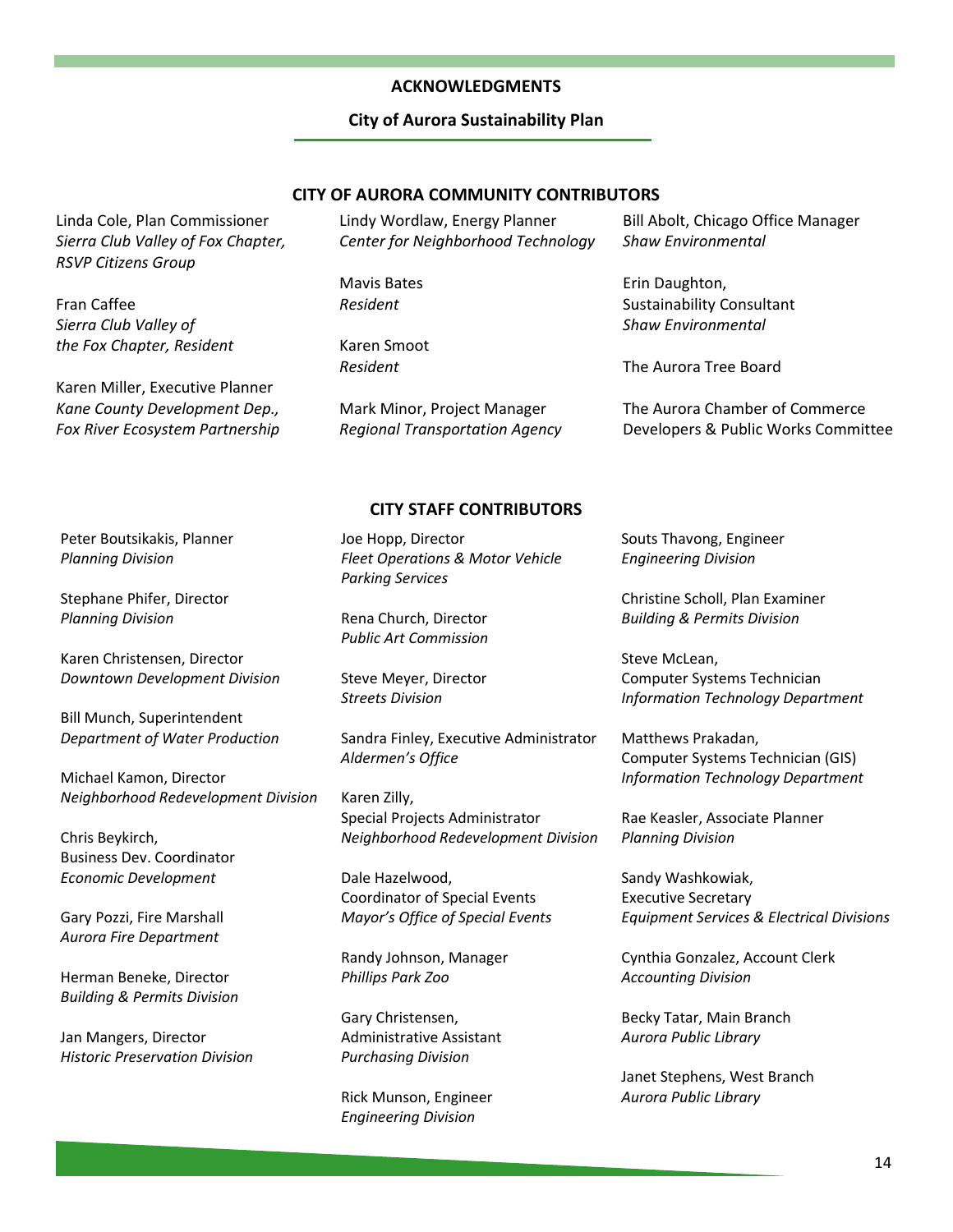APPENDIX

City of Aurora Sustainability Plan

# City of Aurora

# RiverEdge Park

# Environmental Sustainability Handbook

## Developed by

The RiverEdge Park Environmental and Sustainable Concepts Task Force

## **Members**

Fran Caffee, Sierra Club, RSVP

Linda Cole, Sierra Club, RSVP

William F. Abolt, Shaw Environmental & Infrastructure, Inc.

Erin Daughton, Shaw Environmental & Infrastructure, Inc.

Steve Andras, City of Aurora Engineering

Karen F. Christensen, City of Aurora Downtown Development

John P.Curley, City of Aurora Community Development

Jennifer Gonzalez, City of Aurora Neighborhood Redevelopment



September, 2008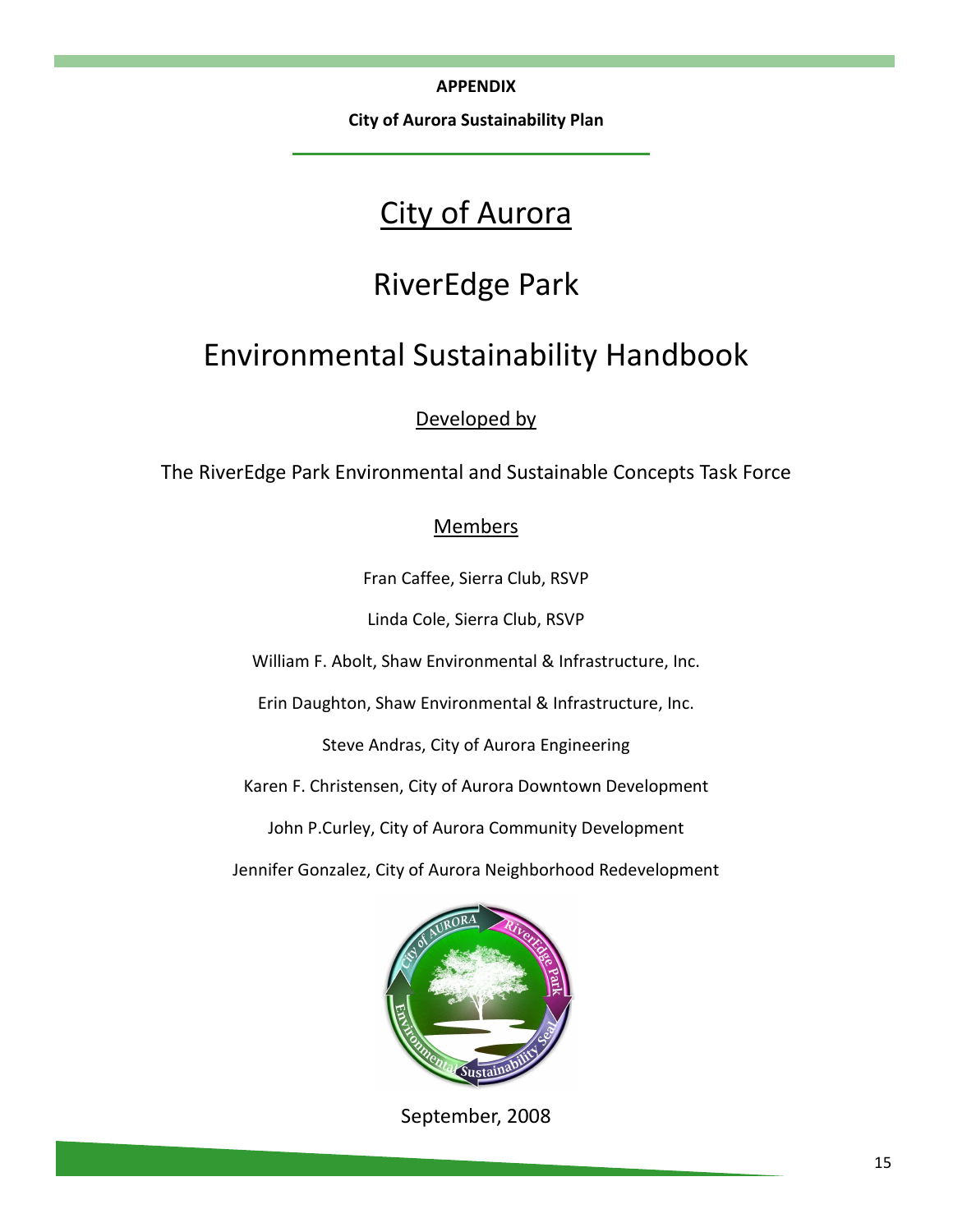## INTRODUCTION

The RiverEdge Park Environmental and Sustainable Concepts Task Force first met formally on April 23, 2008. Its purpose was to provide guidance to the consultant team engaged in the development of Aurora's River-Edge Park. Members include local environmental advocates, professional environmental planners and engineers, and city staff who are interested in the topic of sustainability.

Since our initial gathering in April, we have met monthly, face-to-face, and have used the RiverEdge Park project website to work collaboratively, uploading documents and communicating with one another to share and refine our ideas. This Environmental Sustainability Handbook is a product of our collaboration. It is our hope that the Handbook will be used as a dynamic planning tool, evolving as we learn more about environmental sustainability and as new technology, products and practices are introduced into the marketplace.

It is our recommendation that the ESC Task Force now take on a new form. First, we would like to add more members from the Aurora community. In its next iteration, the ESC Task Force would become the City of Aurora's Environmental Sustainability Advisory Board. The Advisory Board's chief duty would be to confer the "RiverEdge Park Sustainability Seal of Best Environmental Management Practices" upon qualified designers, vendors, contractors, developers, products, and technology. The REPSS (RiverEdge Park Sustainability Seal) would be displayed on buildings, furnishings, equipment, infrastructure, streetscape elements and promotional/educational materials associated with the park, and ultimately could be displayed city-wide by those who qualify after review by the Advisory Board.

The Advisory Board would also recruit volunteers who would be available to conduct tours for visitors to RiverEdge Park. These tours would explain the environmentally sustainable features of the park, and help disseminate these ideas locally and regionally. The Advisory Board could also recruit volunteers to assist with planting and landscaping maintenance.

We are proud to be connected with the planning of RiverEdge Park, and feel confident that it will be a model of environmental sustainability that is "Second to None."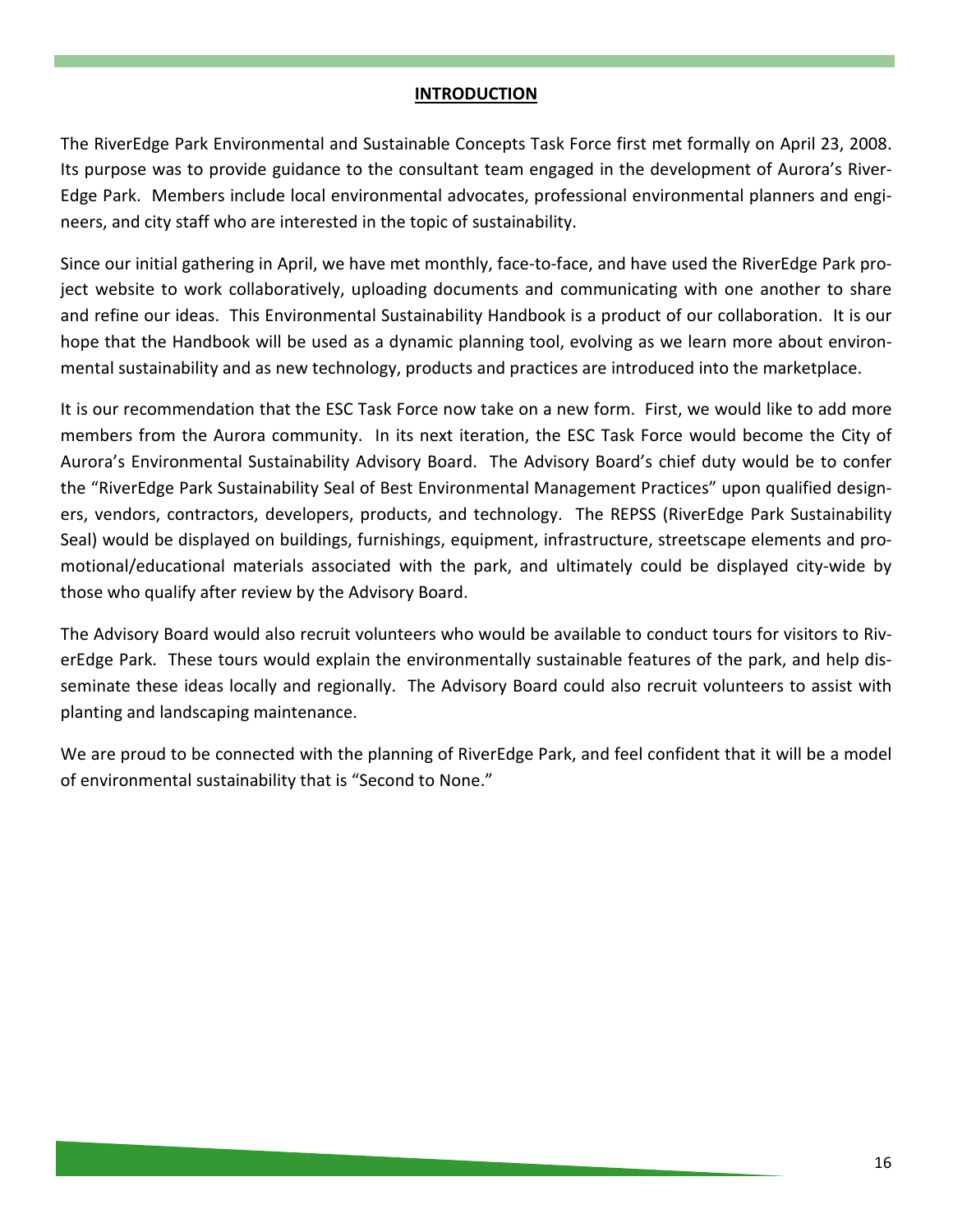## ENVIRONMENTAL AND SUSTAINABLE CONCEPTS TASK FORCE: STATEMENT OF PRINCIPLES

Below is the statement of principles which our Task Force developed to guide our process:

RiverEdge Park will serve as a model of environmentally sustainable practices in its design elements, construction techniques, use of technology, and choice of products. The Environmental and Sustainable Concepts Task Force members hereby request that all consultants and other Task Forces use the following principles in decision making related to development of the park:

- 1. **CALCULATE LIFE CYCLE COSTS:** RiverEdge Park will showcase methodologies for evaluating the true cost of a product, technique, or technology over its lifetime. In practice, if a choice is more costly upfront, but results in reduced operations, maintenance, and/or replacement costs over its useable lifetime, then it should be selected over a product, technique, or technology whose upfront cost is less.
- 2. EDUCATE THE COMMUNITY ABOUT ENVIRONMENTALLY SUSTAINABLE PRINCIPLES AND PRACTICES: RiverEdge Park will showcase examples of products, techniques, and technology that represent environmentally sustainable choices, thereby serving as a model for the public. Interpretive signage and print materials will convey this message. The RiverEdge Park will function as a dynamic, "real time" display of environmental sustainability.
- 3. USE RIVEREDGE PARK AS AN "EARLY ADOPTER" LABORATORY TO TEST EMERGING ENVIRONMEN-TALLY SUSTAINABLE PRODUCTS, TECHNIQUES, AND TECHNOLOGY: RiverEdge Park will function as a laboratory to test emerging environmentally sustainable products, techniques and technology. This laboratory can serve to promulgate ideas related to environmental sustainability, disseminating new ideas locally and regionally.
- 4. GIVE PREFERRED STATUS TO COMPANIES DEMONSTRATING BEST ENVIRONMENTALLY SUSTAIN-ABLE PRACTICES; NURTURE AURORA'S GREEN COLLAR ECONOMY: Vendors, consultants, and contractors who demonstrate best management practices in the use of environmentally sustainable products and practices should be given "preferred status" in the procurement process. Such companies will be encouraged to locate their operations in Aurora as a first step toward building a "green collar" economy.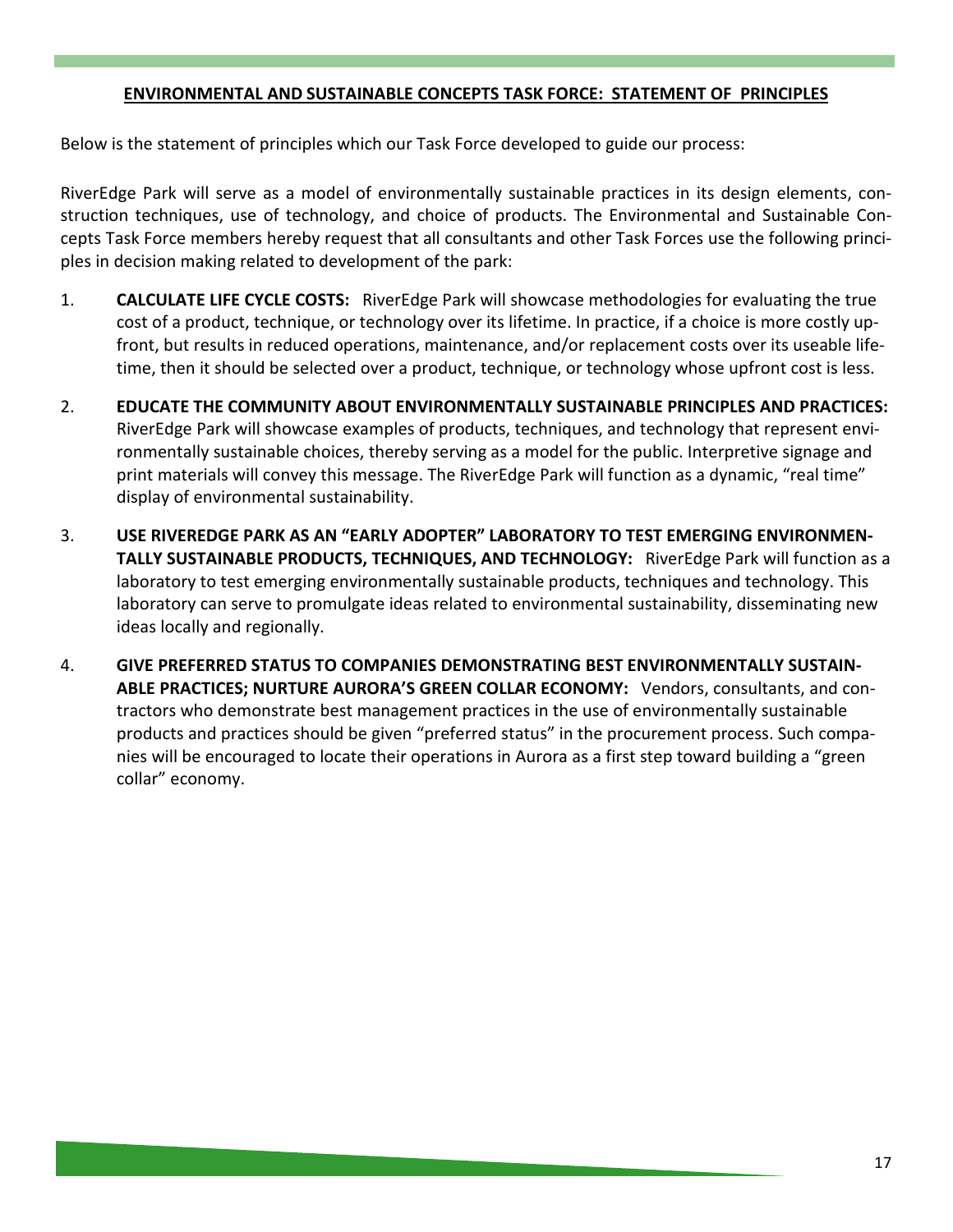## RIVEREDGE PARK SUSTAINABILITY SEAL (REPSS) – APPLICATION

The RiverEdge Park Sustainability Seal (REPSS) will be conferred by Aurora's Environmental Sustainability Advisory Board upon projects, programs, products, techniques, technology, design, and/or businesses that represent the highest possible standards of environmental sustainability.

This application must be submitted by any designer, vendor, contractor, developer, or supplier of products/ technology who wishes to qualify for the REPSS.

- 1.Name of Applicant's Firm or Organization:
- 2.Contact information:
- 3.Describe the service, program, project or product to be supplied/reviewed:
- 4.Describe your firm or organization's best environmental management practices in each of the following categories. If you believe some categories do not apply to your firm or organization, explain why.

Waste Minimization, Reuse, and/or Recycling

Energy Efficiency, Conservation, and Management

Water Conservation and Quality

Air Quality Optimization

Biodiversity Enhancement

Environmental Sustainability Innovation

- 5. Describe the way in which your service, program, project, or product will maximize and enhance the environmental sustainability of RiverEdge Park (or XXX project or development, if this application is for work outside REP). Use the Statement of Principles outlined on page 3 of this handbook as a reference point for your description.
- 6. If your project entails the construction of a new facility, please also provide a copy of your operations plan, demonstrating sustainable practices in the following categories:

Waste Minimization, Reuse, and/or Recycling

Energy Efficiency, Conservation, and Management

Water Conservation and Quality

Air Quality Optimization

Biodiversity Enhancement

Environmental Sustainability Innovation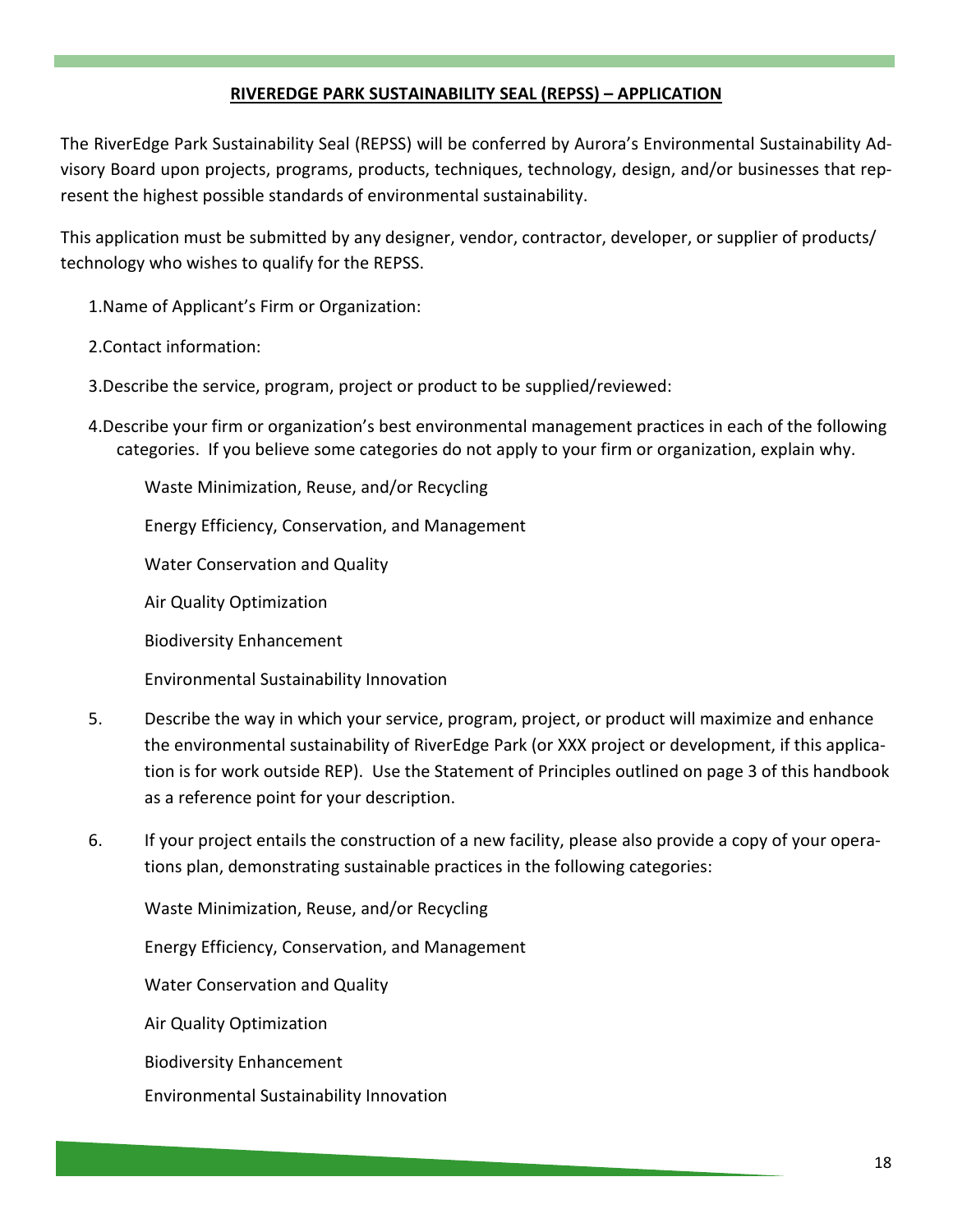## GREEN PROCUREMENT POLICY

Key to a successful sustainability initiative is a procurement policy that requires consideration of the environmental impacts of a purchasing decision. Environmentally sustainable or "green" procurement policies include a commitment to waste reduction, recycled content, energy and water efficiency and human health, and establish guiding principles to help identify sustainable products and services.

Green procurement programs have several benefits. In addition to minimizing the environmental impact of purchasing decisions, they reduce waste and disposal costs and enhance worker safety and health. They also can minimize liabilities resulting from worker exposure to chemicals or hazardous materials.

Ideally, these will build on and formalize the sustainable procurement decisions already being made by the City of Aurora. The guidelines should reflect the City's commitment to minimizing its environmental impact, as well as any other considerations relevant to its definition of sustainability. They should offer clear, practical guidance for employees who do not have a detailed understanding of environmental impacts, but must choose among multiple products and services.

To help ensure that the sustainability principles outlined in this document are integrated into everyday purchasing decisions, the Task Force recommends that an environmentally sustainable procurement policy be adopted by the consultant team engaged in the development of RiverEdge Park. This policy should require that procurement decisions include consideration of the following:

Environmental impact. In each purchasing decision, the environmental impact of a product or service must be considered, along with its safety, price, performance and availability. In comparing the environmental impacts of competing products or services, the decision-maker should consider the reversibility and geographic scale of the impacts, the degree of difference among competing products or services and the overriding importance of protecting human health.

Waste reduction. The decision to procure a product or service should be rooted in an ethic that strives to eliminate waste. Products and services that reduce or eliminate solid waste or waste in energy and water consumption should be given preference. In the case of solid waste, reducing consumption is preferable to consuming something and then recycling it.

Life cycle costs. Many highly-efficient products have higher acquisition costs but lower operating costs than their less-efficient counterparts. If a product or service is more costly upfront but results in reduced operation and maintenance costs over its lifetime, then it should be selected over a product or service with a lower initial cost.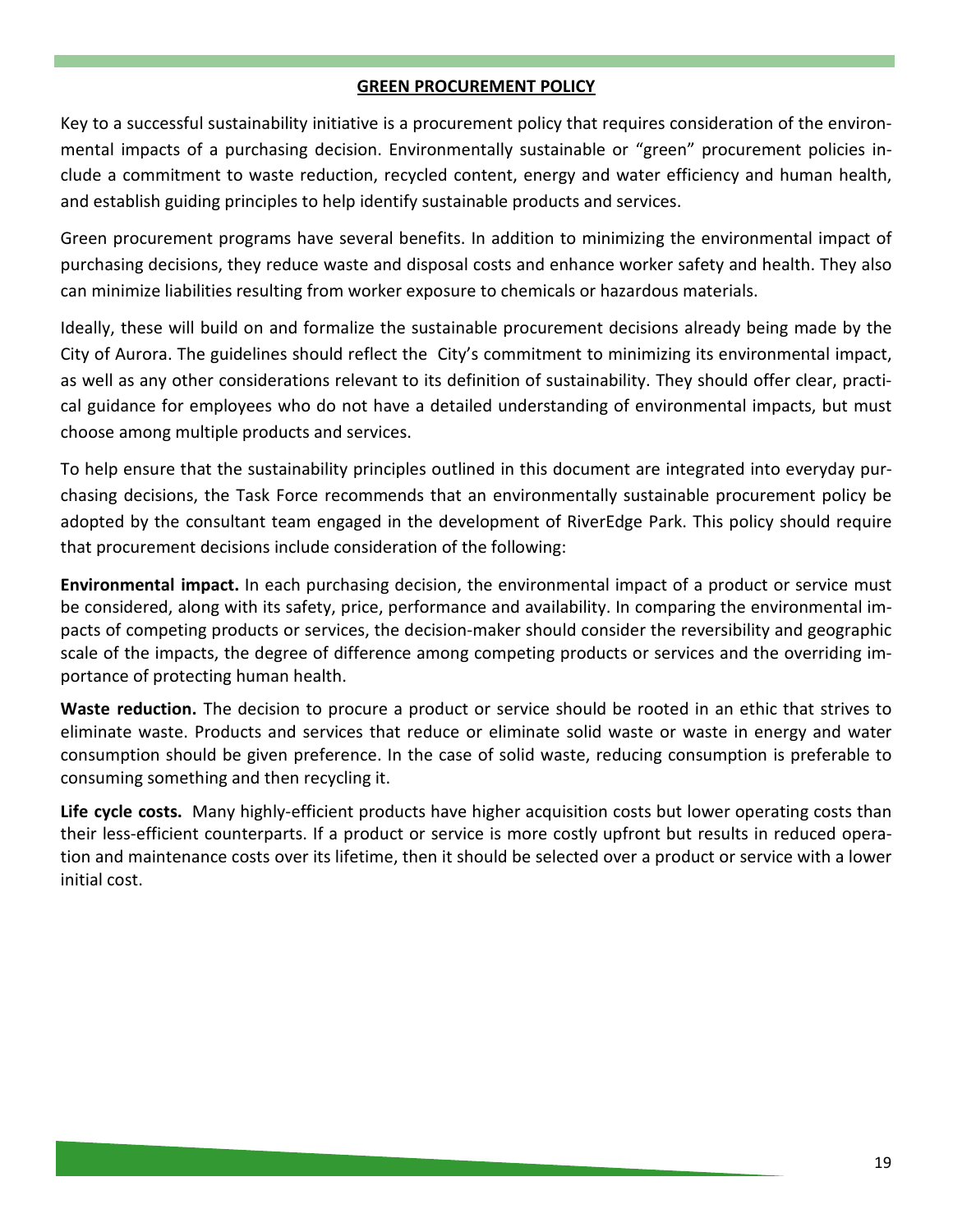Procurement decision-makers need comprehensive, accurate and meaningful information about the environmental impact of products and services. Many purchasers rely on approved third-party certifiers, such as EN-ERGY STAR®, to help ensure their purchases are environmentally sustainable. However, not all products and services are certified, so a comprehensive green procurement policy offers guidance for decision-makers in the absence of certification. Table 1 lists third-party certifiers and other helpful sources of information related to green procurement.

## TABLE 1

| <b>Product or Service</b>                                         | Certifier/Resource                                                        | Website                                 |
|-------------------------------------------------------------------|---------------------------------------------------------------------------|-----------------------------------------|
| Building products, office prod-<br>ucts, landscaping              | U.S. EPA Environmentally Prefer-<br>able Purchasing Program               | www.epa.gov/epp/pubs/products/index.htm |
| <b>Building products</b>                                          | Greenguard                                                                | www.greenguard.org                      |
| Building products, janitorial<br>supplies                         | <b>Green Seal</b>                                                         | www.greenseal.org                       |
| Building products, janitorial<br>products, office supplies, fleet | U.S. Office of the Federal Environ-<br>mental Executive                   | ofee.gov/gp/gp.asp                      |
| Building projects/building de-<br>sign                            | Leadership for Energy and Environ-<br>mental Design (LEED)                | www.leedbuilding.org                    |
| Energy-using appliances,<br>equipment and technologies            | ENERGY STAR (a U.S. EPA/U.S. DOE<br>program)                              | www.energystar.gov                      |
| Energy-using products                                             | U.S. DOE Federal Energy Manage-<br>ment Program                           | www.eere.energy.gov/femp/procurement    |
| Wood and paper products                                           | Forest Stewardship Council                                                | www.fscus.org/                          |
| Electronics/computer equip-<br>ment                               | <b>Electronic Product Environmental</b><br><b>Assessment Tool (EPEAT)</b> | www.epeat.net/                          |
| Food service                                                      | Sustainable Food Service Network                                          | www.sustainablefoodservice.net/         |
| Site sustainability, landscaping<br>practices                     | ASLA Sustainable Sites Initiative<br><b>Standards and Guidelines</b>      | www.sustainablesites.org/report.html    |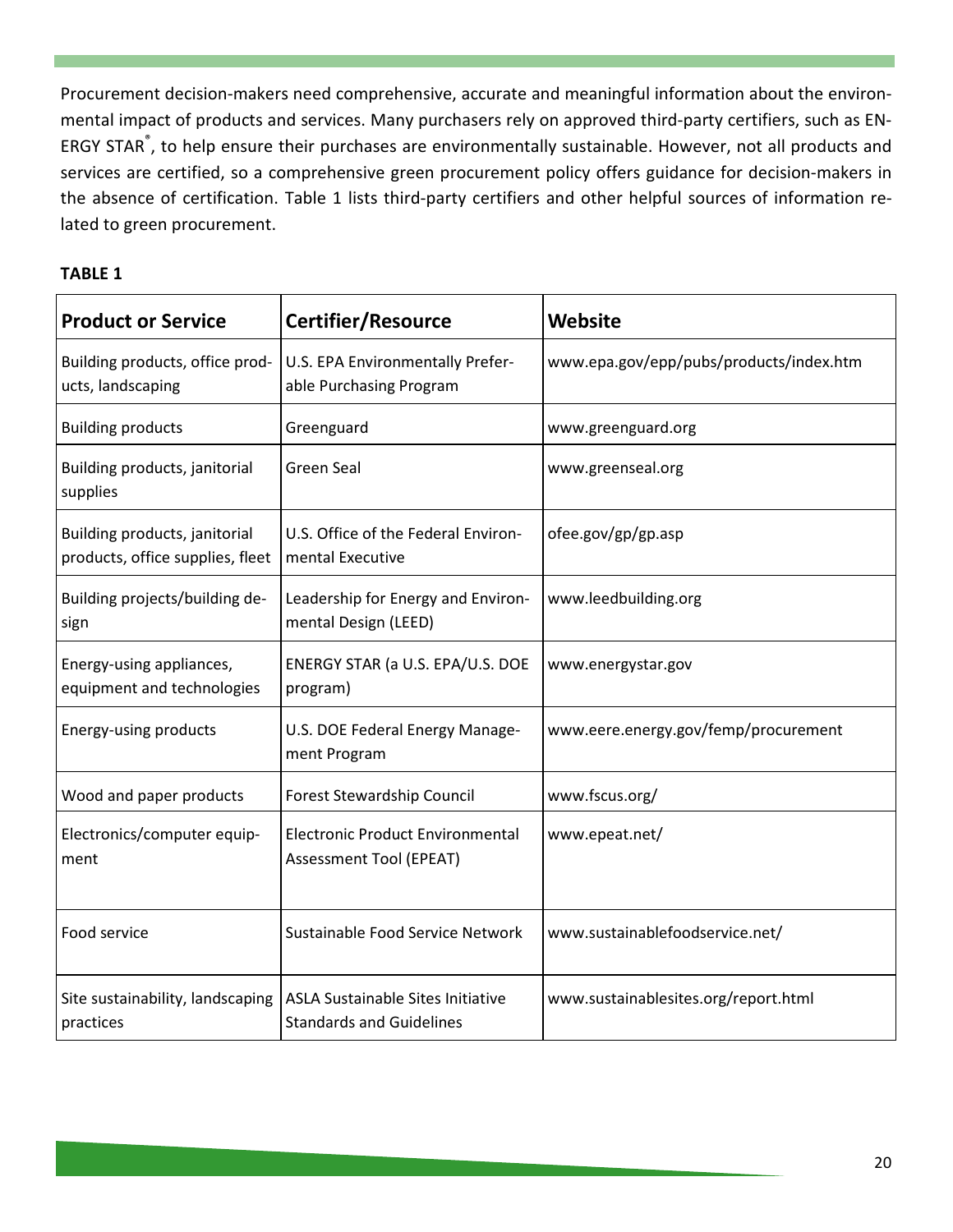## SUGGESTIONS FOR PRODUCTS AND PRACTICES

## **BUILDINGS**

- Motion sensors to activate lights
- Energy-efficient HVAC systems with programmable thermostats
- Solar/wind/hydroelectric/geo-thermal power
- Windows that allow maximum natural light; solar panel awnings over windows
- Green roofs (plants)
- Building materials with high recycled content (e.g., concrete, rebar)
- Sustainable flooring (consider products that are locally grown and easily transported)
- Sustainable insulation (straw, fabric?); recycled carpet tiles
- Soy membrane roofing
- Low-flow water fixtures
- Graywater system to recirculate water and water landscape
- Low- or no-VOC (volatile organic compounds) adhesives/sealants, paints, carpet and composite wood products
- Sloan brand toilets ("up" flush for liquid waste; "down" flush for solid waste)

## **FURNISHINGS**

- LED streetscape lighting limit light diffusion upwards (dark sky)
- Recycling bins (separated)
- Interpretive signage explaining sustainability principles and usage in REP
- Furnishings fabricated from recycled materials
- Shaded bicycle, stroller, wagon parking

## **HARDSCAPE**

- Permeable pavers
- Pervious concrete and/or asphalt

## BEST MANAGEMENT PRACTICES

- Use sustainable practices to control stormwater, erosion and sedimentation
- Support alternative transportation (information about bicycling and rail; preferred parking for carpools and hybrid vehicles)
- Minimize pollution from lighting
- Use native plants, not only for aesthetics, but also as filters to enhance water quality/runoff and minimize runoff volume
- Use environmentally-friendly cleaning products
- Institute a sustainable procurement policy
- Manage construction waste: recycle/reuse construction debris
- Purchase products and materials from local vendors to the extent feasible (within 500 miles?)
- Require concessionaires to use minimal packaging; biodegradable food containers; no Styrofoam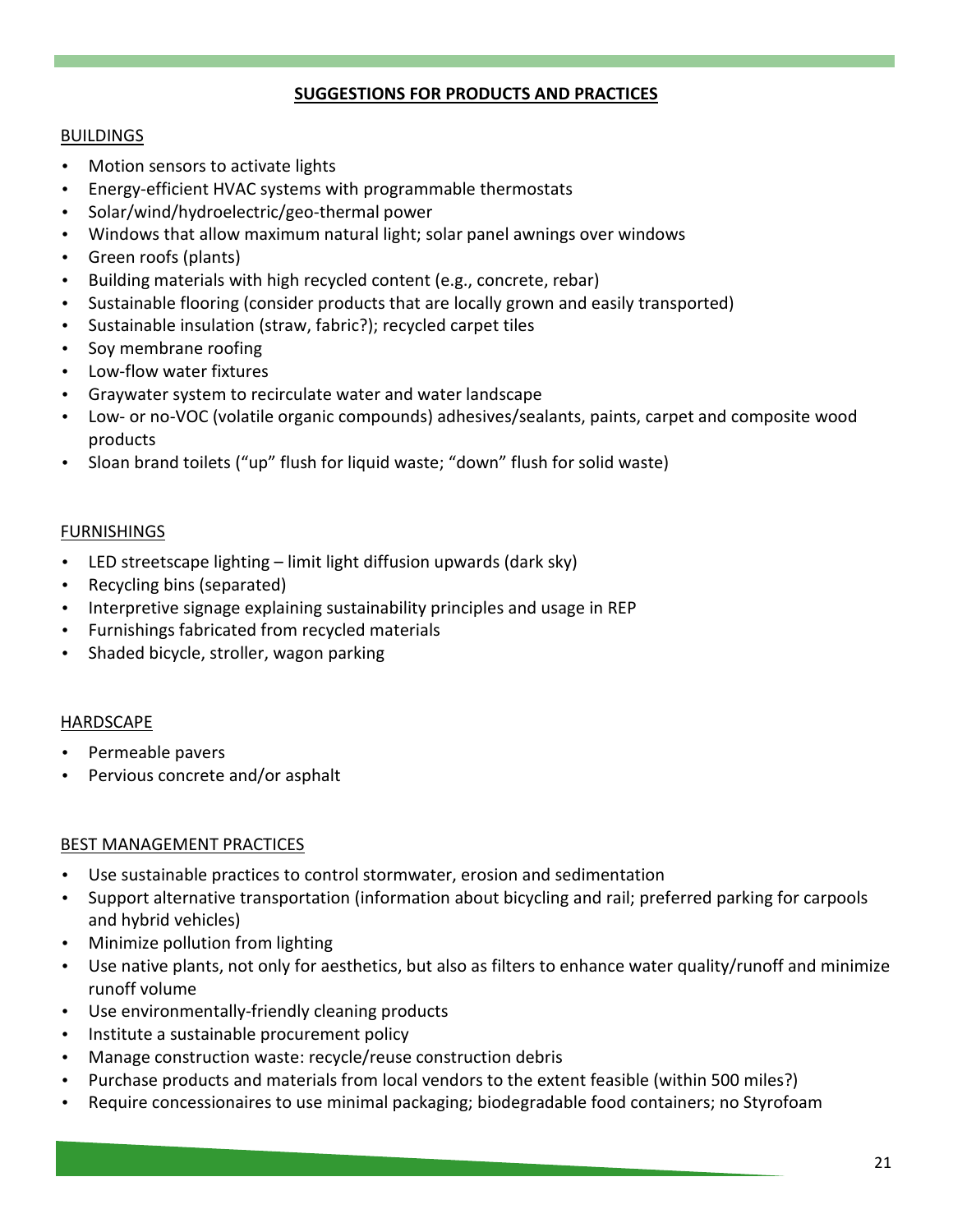## BIBLIOGRAPHY AND RESOURCES

## Native Flora and Fauna, Ecological Restoration

- Native Plants and Natural Resources of Kane County, 3<sup>rd</sup> Edition Dick Young
- Pizzo & Associates (ecological restoration, biodiversity) www.pizzo.info
- Morton Arboretum www.mortonarb.org
- Chicago Botanic Garden www.chicagobotanic.org
- Chicago Wilderness (ecological restoration, biodiversity) www.chicagowilderness.org
- National Wildlife Federation Wildlife Habitat Certification www.nwf.org

## Sustainable Site Development

- Water Demand and Supply Chicago Wilderness (file on project website)
- Biodiversity Recovery Plan Chicago Wilderness (file on project website)
- Standards and Guidelines: Preliminary Report, November 1, 2007, by the Sustainable Sites Initiative (file on project website)
- RiverEdge Park Wetland Site Assessment (file on project website)
- Phase 1 ESA Report (file on project website)
- Virginia Avenue Park, Santa Monica, California, KoningEizenberg Architects
- Sustainable Park Development, Seattle Parks and Recreation Department, Richard Geib

## Sustainable Buildings

- Greater Houston Builders Association Green Building Initiative Checklist
- Built Green Remodeler Handbook Self-Certification Checklist

## Leadership in Energy and Environmental Design

- U.S. Green Building Council publications www.usgbc.org
- LEED-ND Pilot (file on project website)
- LEED-ND Pilot Checklist (file on project website)
- LEED-NC Checklist (file on project website)
- LEED-EB (file on project website)
- LEED-Core and Shell Checklist (file on project website)

## Sustainable Procurement

- U.S.E.P.A. Environmentally Preferable Purchasing Program www.epa.gov/oppt/epp/
- Remodel Green Seven Generations Ahead www.sevengenerationsahead.com
- Good to be Green Directory www.goodtobegreen.com/default.aspx

## Environmental Sustainability - Definitions

• Wikipedia – www.enwikipedia.org/wiki/sustainability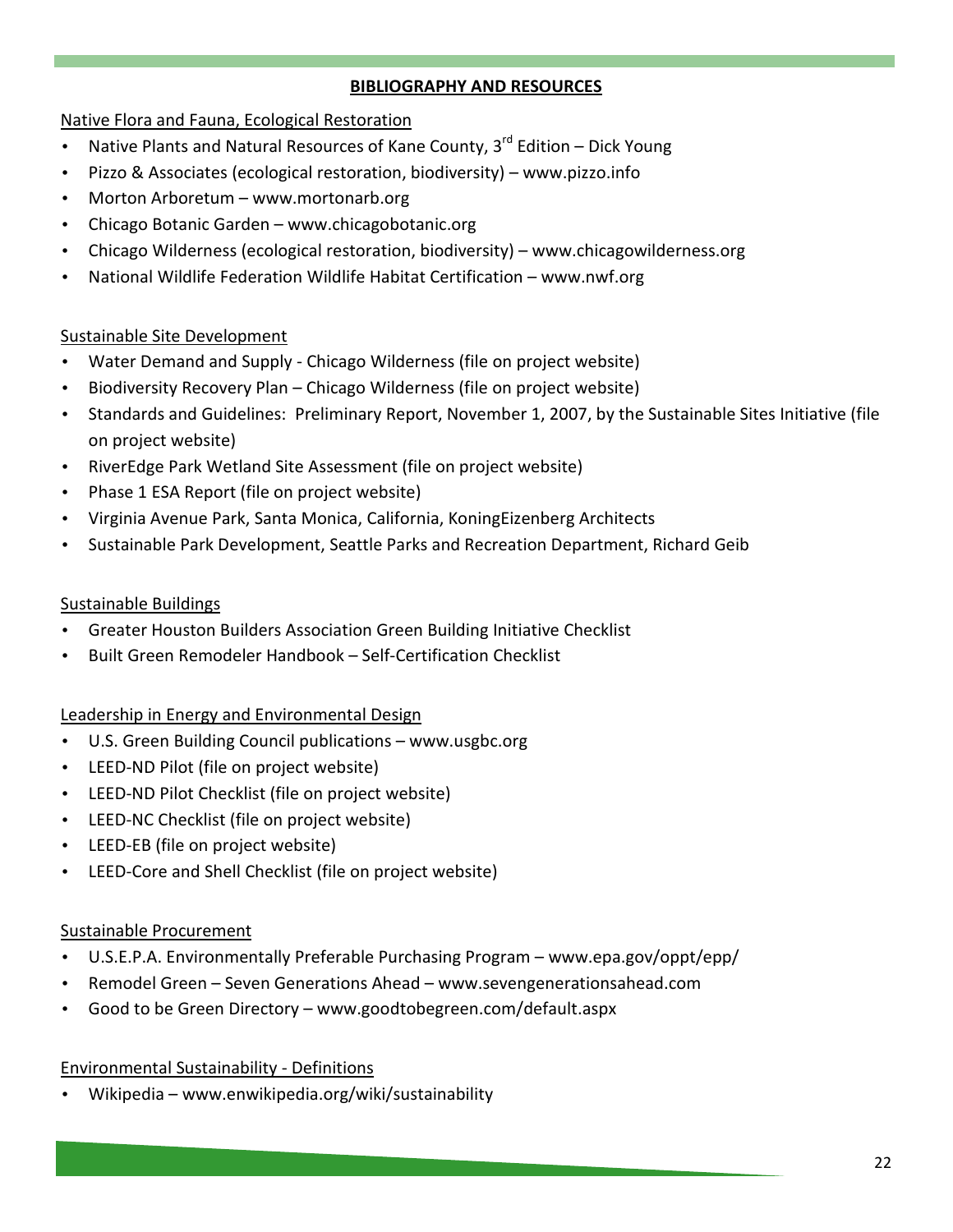# PLEDGE OF SUSTAINABILITY

I, \_\_\_\_\_\_\_\_\_\_\_\_\_\_\_\_\_\_\_\_\_\_\_\_\_\_\_\_\_\_\_\_, hereby pledge to support sustainability locally by taking initiatives to conserve resources and reduce greenhouse gas emissions in my daily activities. I will make a conscious effort to consider life cycle costs and the impact on the environment when making decisions. I will also be a pioneer in educating and engaging my community on improving our quality of life without compromising the ability of future Aurorans to do so as well.

SIGN & DATE

## (OPTIONAL)

Please leave your contact information for involvement in green initiatives and future environmentally themed outreach activities and events.

Email \_\_\_\_\_\_\_\_\_\_\_\_\_\_\_\_\_\_\_\_\_\_\_\_\_\_\_\_\_\_\_\_\_\_\_\_\_\_\_\_\_\_\_\_\_\_\_\_\_\_\_ Phone # \_\_\_\_\_\_\_\_\_\_\_\_\_\_\_\_\_\_\_\_\_\_\_\_\_\_\_\_\_\_\_\_\_\_\_\_\_\_\_\_\_\_\_\_\_\_\_\_\_ Address \_\_\_\_\_\_\_\_\_\_\_\_\_\_\_\_\_\_\_\_\_\_\_\_\_\_\_\_\_\_\_\_\_\_\_\_\_\_\_\_\_\_\_\_\_\_\_\_\_ Profession **Executive Contract and Contract and Contract and Contract and Contract and Contract and Contract and Contract and Contract and Contract and Contract and Contract and Contract and Contract and Contract and Contr** 

Member Organizations \_\_\_\_\_\_\_\_\_\_\_\_\_\_\_\_\_\_\_\_\_\_\_\_\_\_\_\_\_\_\_\_\_\_\_\_\_

## Indicate Field(s) of Interest/Expertise:

Community Development and Land Use

Transportation and Infrastructure

Energy Efficiency and Green Buildings

Waste and Food Residuals Water Conservation and Quality Education and Engagement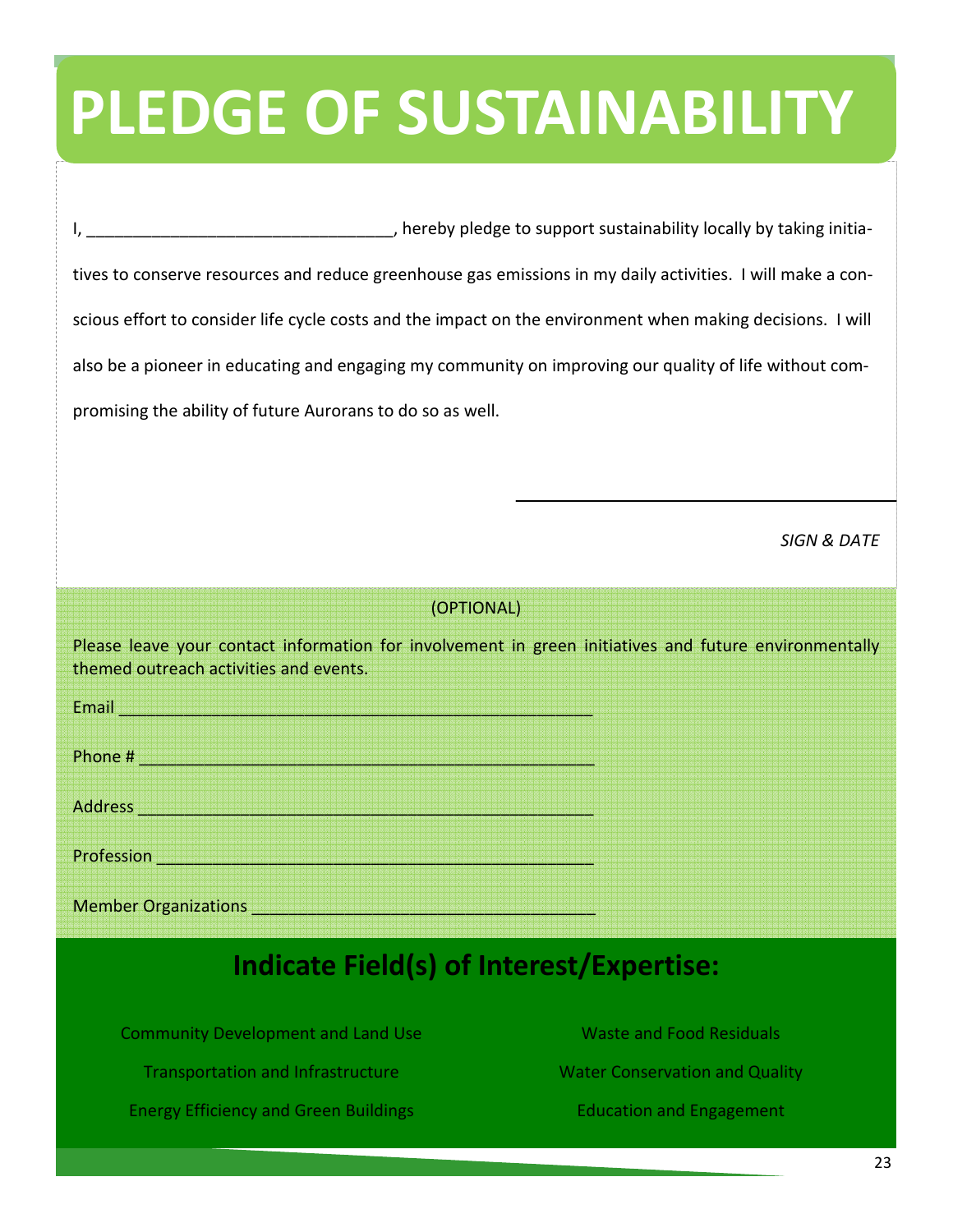## YOUR OWN PLAN OF ACTION

The City of Aurora is working towards a more sustainable community by taking initiative in energy efficiency and greenhouse gas emissions reduction. Play an important role and take action on your own initiatives using some of the easy steps listed below. For additional ideas and resources, visit the City's green webpage at:

#### WWW.AURORA-IL.ORG/GREEN

## **EASY** ACTIONS

By taking these actions you can eliminate 2,135 pounds of GHG emissions per year which is like planting an acre of forest.

- Replace one out of every five auto trips (non-commute) with bike, walking or public transportation
- Replace your drive to work with a bike, walking or public transportation one day a week
- Replace all incandescent and halogen light bulbs with Compact Fluorescents (CFLs) or LEDs and turn off unused lights
- Upgrade to a water-saver (2.5 gallons per minute) showerhead
- Turn your water heater down to 120 degrees
- Wash clothes in cold water rather than hot
- Replace your 20 year old refrigerator with a new Energy Star model
- Plug all electronics into power strips and switch off when not in use
- Watch half as much TV each day

## INTERMEDIATE ACTIONS

By taking these actions you can eliminate 1,070-1,335 pounds of GHG emissions per year which is like planting half an acre of forest.

## ADVANCED ACTIONS

By taking these actions you can eliminate 5,790-9,790 pounds of GHG emissions per year which is like planting 3-4 acres of forest.

- Apply weather stripping to doors and windows
- Upgrade your attic insulation to 12 inches
- Reduce amount of weekly waste by at least one garbage bag (increase recycling and consider waste when purchasing new products)

- Sell your car and find alternative forms of transportation
- Install solar panel photovoltaic system
- Install solar hot water system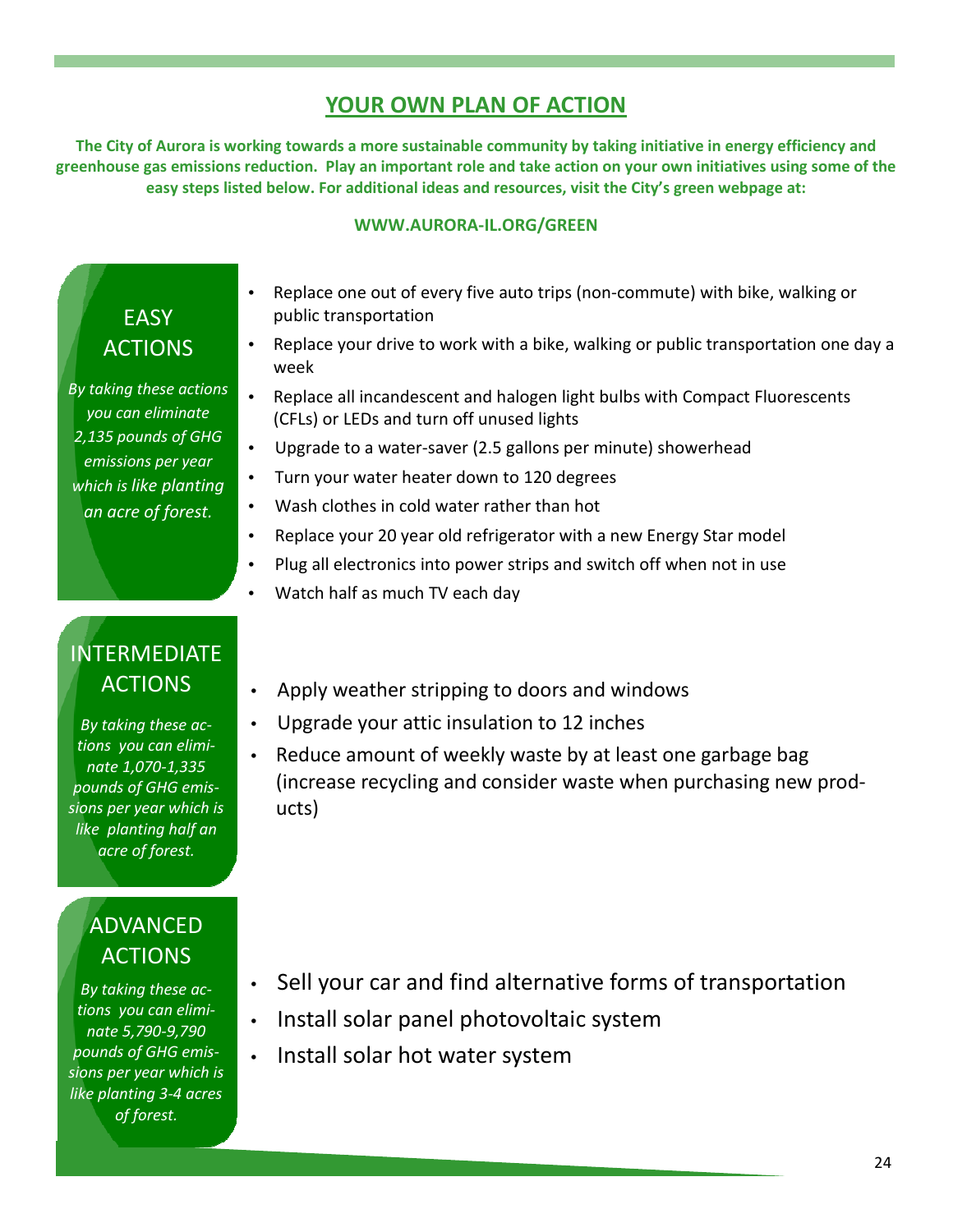## APPENDIX

## The City of Aurora Sustainability Plan

Alternative Energy – Usually environmentally friendly, this is energy from uncommon sources such as wind power or solar energy, not fossil fuels.

Aquifer - An underground geological formation or group of formations containing water. Aquifers are natural sources of groundwater for wells and springs.

Bagasse - A dry, fibrous residue remaining after the extraction of juice from the crushed stalks of sugar cane, used as a source of cellulose for some eco-friendly paper products.

Best Management Practices (BMPs) - Methods that have been determined to be the most effective, practical means of preventing or reducing pollution from non-point sources.

Bicycle and Pedestrian Plan - Approved in 2009, this city-wide bicycle and pedestrian plan recommends improvements in the design, construction and promotion of activities that increase bicycle ridership and walkability throughout the city. The Bike and Pedestrian Plan promotes improved transportation safety, reduce congestion, decrease emissions and promotes a viable quality of life. www.aurora-il.org/communitydevelopment/planning

Biodegradable – Substances which, when left alone, break down and are absorbed into the eco-system.

Brownfield - Abandoned, idled, or under-utilized industrial and commercial facilities where expansion or redevelopment is complicated by real or perceived environmental contamination.

Carbon Emissions - Polluting carbon substances, such as carbon dioxide and carbon monoxide, released into atmosphere. Also referred to as greenhouse gas emissions (GHGs), carbon emissions are mostly produced by motor vehicles and industrial processes and forming pollutants in the atmosphere.

**Carbon Footprint** – A measure of impact on the environment in terms of the amount of greenhouse gases produced, measured in units of carbon dioxide.

Cathode Ray Tube (CRT) Screen – An older type of television or computer screen that uses a vacuum tube to display images. CRT screens have become much less popular mostly due to LCD screens that use much less space and require less power per display area.

Center for Neighborhood Technology (CNT) – This organization promotes more livable and sustainable urban communities, especially in the areas of climate, energy, natural resources, transportation and community development. CNT has launched two non-profits, one of which being CNT Energy which helps consumers and communities obtain the information and services they need to control energy costs. www.cnt.org

Chicago Area Clean Cities – Chicago Area Clean Cities (CACC) coalition is a voluntary organization dedicated to encouraging the use of clean fuels and clean vehicle technologies in the Chicago metropolitan area. CACC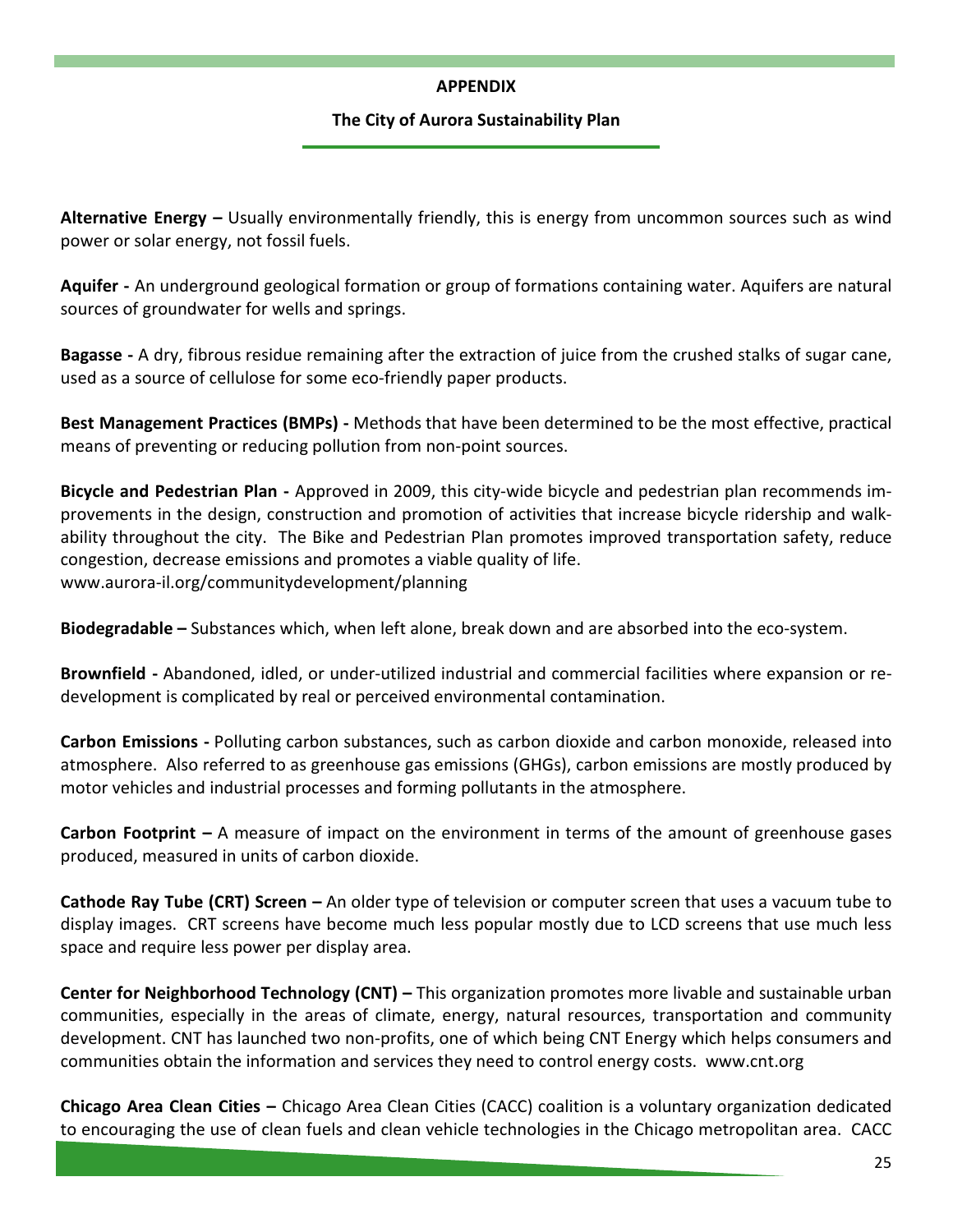is part of the U.S. Department of Energy's Clean Cities program. CACC is one of eighty-nine Clean Cities coalitions across the country that participates in this program. www.chicagocleancities.org

Chicago Metropolitan Agency for Planning (CMAP) – This regional agency integrates planning for land use and transportation in the seven counties of northeastern Illinois. CMAP combined the region's two previously separate transportation and land-use planning organizations -- Chicago Area Transportation Study (CATS) and the Northeastern Illinois Planning Commission (NIPC) -- into a single agency. CMAP is now developing the region's first truly comprehensive plan for land use and transportation, 'Go To 2040.' www.cmap.illinois.gov

Clean Air Counts – Clean Air Counts is a northeastern Illinois regional initiative to reduce ozone-causing emissions, thereby improving air quality and enabling economic development. It is a collaborative effort between the Metropolitan Mayors Caucus, City of Chicago, U.S. Environmental Protection Agency Region 5, and Illinois Environmental Protection Agency. This multi-year initiative seeks to achieve specific and significant reductions in targeted smog-forming pollutants and major reductions in energy consumption. www.cleanaircounts.org

Climate Change-Term used to imply a significant change from one climatic condition to another. In some cases, 'climate change' has been used synonymously with the term, 'global warming'; scientists however, tend to use the term in the wider sense to also include natural changes in climate.

ComEd Community Energy Challenge - A challenge sponsored by ComEd where a dozen local municipalities have been chosen to participate due to their demonstrated commitment to sustainability. The Challenge is designed to help municipalities in the ComEd service territory develop and implement cost-effective energy efficiency pilot projects to support municipal sustainability objectives.

Combined Sewer Overflows (CSOs) - Discharge of a mixture of storm water and domestic waste when the flow capacity of a sewer system is exceeded during rainstorms.

Compact Fluorescent Lamps (CFLs) - Small fluorescent lights used as more efficient alternatives to incandescent lighting. Also called PL, CFL, Twin-Tube, or BIAX lamps.

Composting - The controlled biological decomposition of organic material in the presence of air. Controlled methods of composting include mechanical mixing and aerating, ventilating the materials by dropping them through a vertical series of aerated chambers, or placing the compost in piles out in the open air and mixing it or turning it periodically.

Cool Cities – These are cities that have made a commitment to stopping global warming by signing the U.S. Mayors' Climate Protection Agreement. Begun in 2005, the Cool Cities campaign empowers city residents and local leaders to join and encourage their cities to implement smart energy solutions to save money and build a cleaner, safer future. http://coolcities.us

Cost-Benefit Analysis - An economic method for assessing the benefits and costs of achieving alternative health-based standards at given levels of health protection.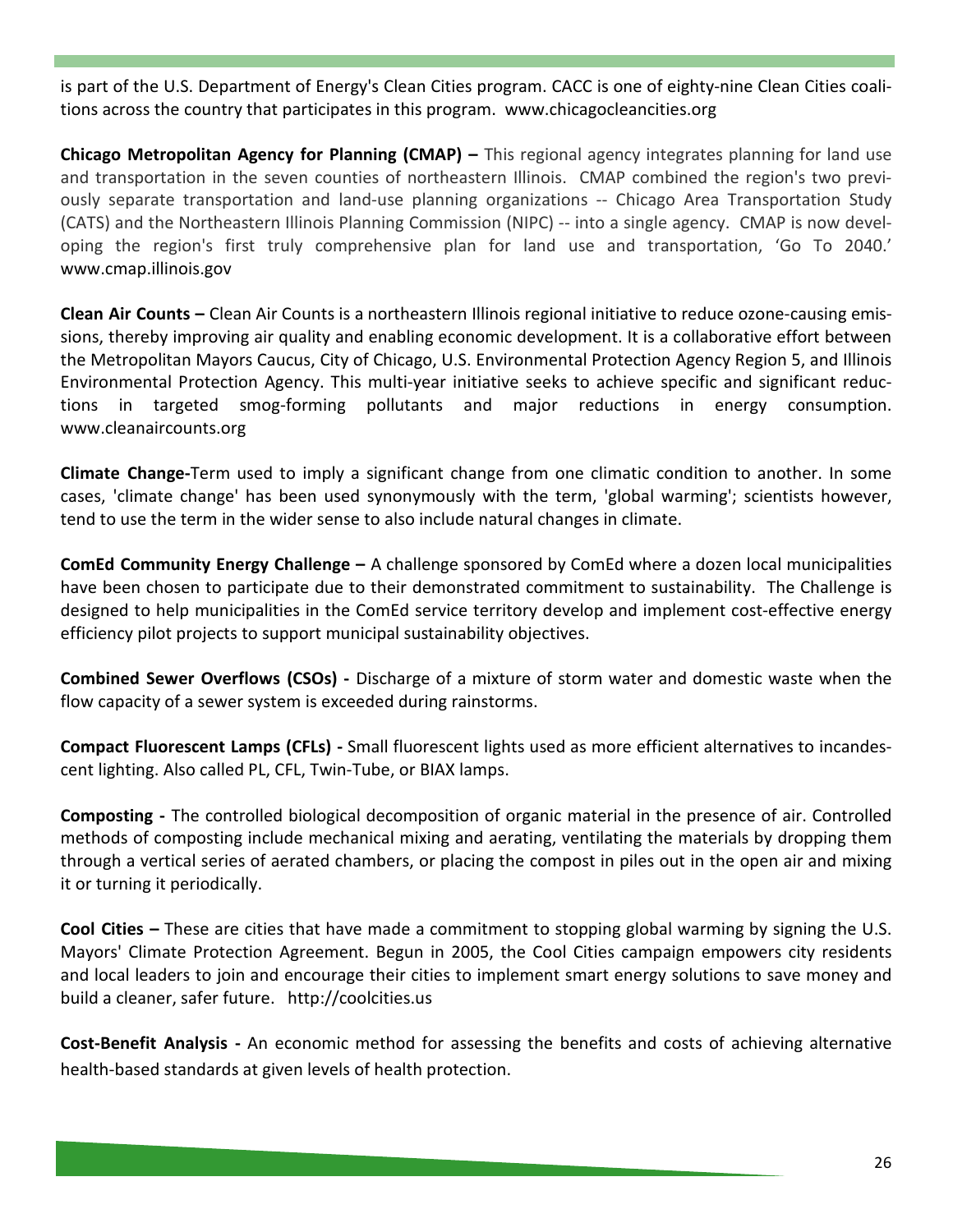Cost-Effective Alternative - An alternative method identified after analysis as being the best available in terms of reliability, performance, and cost. Although costs are one important consideration, a cost-effective alternative is not always the least expensive alternative. For example, when selecting a method for street resurfacing, upfront cost of materials must be equated with long-term effectiveness and environmental effects of the resurfacing material chosen.

Countryside Vision Plan— Approved in 2006, this plan documents an environmentally sustainable vision for far west Aurora with development working in unison with the natural prairie environment. www.aurora-il.org/documents/planning/Countryside\_Vision\_Plan.pdf

Diesel Oxidation Catalyst Mufflers - Diesel oxidation catalysts are devices that use a chemical process to break down pollutants in the exhaust stream into less harmful components. Diesel oxidation catalysts can reduce emissions of particulate matter (PM) by 20 percent and hydrocarbons (HC) by 50 percent and carbon monoxide (CO) by approximately 40 percent.

E85 - An alcohol fuel mixture that typically contains a mixture of up to 85% denatured fuel ethanol and gasoline or other hydrocarbon (HC) by volume. E-85 ethanol is used in engines modified to accept higher concentrations of ethanol. Such flexible-fuel vehicles (FFV) are designed to run on any mixture of gasoline or ethanol with up to 85% ethanol by volume.

Embodied Energy – The total energy used to extract, process, package, transport, install, and recycle or dispose of goods and services. Embodied energy is a methodology which aims to find the sum total of the energy necessary for an entire product lifecycle.

Emerald Ash Borer (EAB) – An invasive species of beetle introduced to the US in the 90s. Native to Asia, the EAB is destructive due to its larvae feeding and damaging the inner tissues of North American ash trees. The EAB was discovered in the Chicago area during the summer of 2008.

Emission - Pollution discharged into the atmosphere from smokestacks, other vents, and surface areas of commercial or industrial facilities; from residential chimneys; and from motor vehicle, locomotive, or aircraft exhausts.

Energy Star  $-$  A joint program of the U.S. Environmental Protection Agency and the U.S. Department of Energy helping us all save money and protect the environment through energy efficient products and practices. www.energystar.gov

Energy Efficiency – Refers to products or systems using less energy to do the same or better job than conventional products or systems. Energy efficiency saves energy, saves money on utility bills, and helps protect the environment by reducing the demand for electricity.

Global Warming - An increase in the near surface temperature of the Earth. Global warming has occurred in the distant past as the result of natural influences, but the term is most often used to refer to the warming predicted to occur as a result of increased emissions of greenhouse gases, otherwise known as climate change.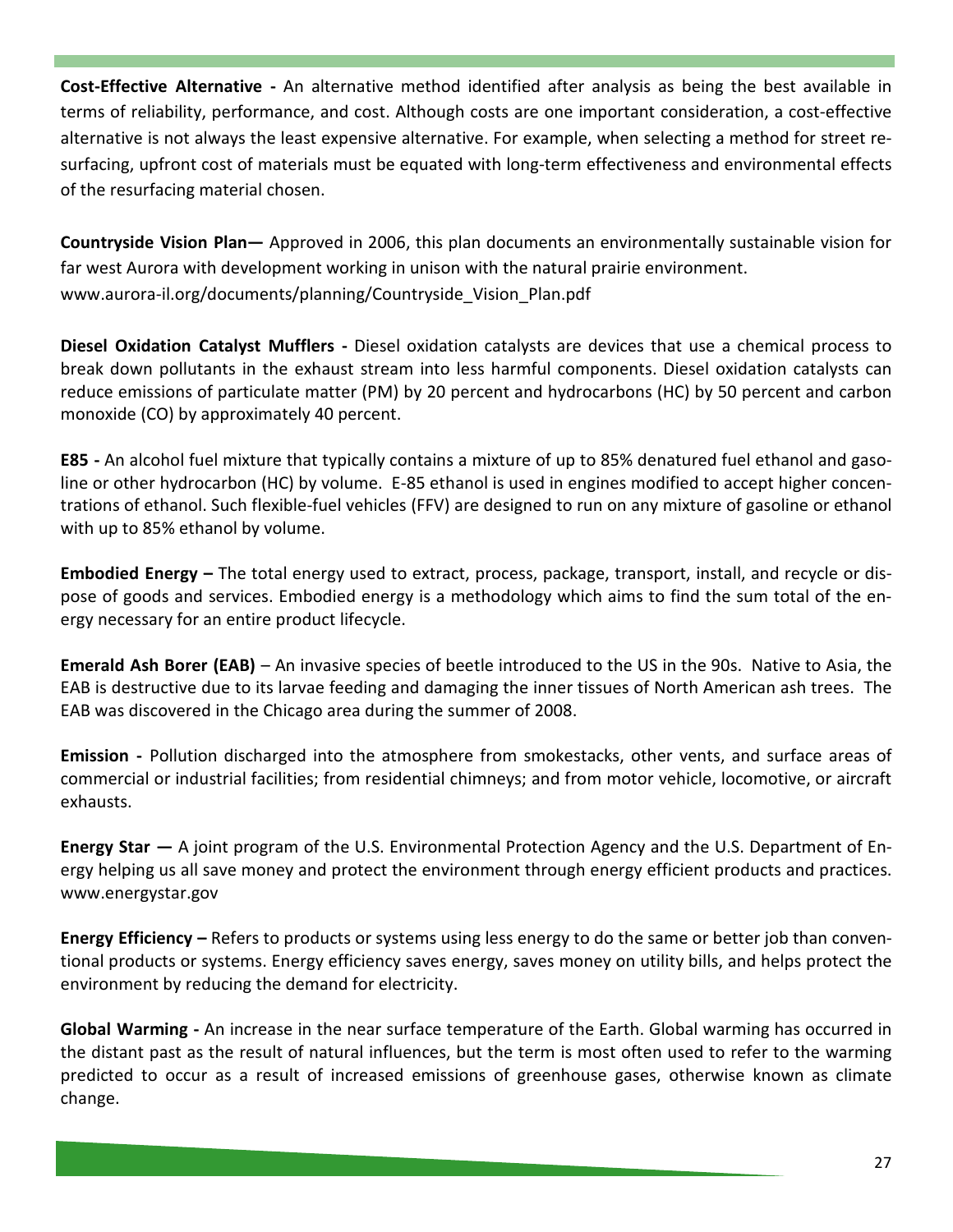Greenbelt  $-$  A stretch of park, open space or other natural setting functioning as a buffer.

Greenhouse Gases (GHG) – Gases in the Earth's atmospheres that produce the greenhouse effect. Changes in the concentration of certain greenhouse gases, due to human activity such as fossil fuel burning, increase the risk of global climate change. Greenhouse gases include water vapor, carbon dioxide, methane, nitrous oxide, halogenated fluorocarbons, ozone, perfluorinated carbons, and hydrofluorocarbons.

GreenTown Conference - Is a one-day conference designed to help create sustainable communities. Mayors and elected officials, public works directors, park district directors, planners, developers, architects, landscape architects, builders, school leaders and others interested in seeing how a community can become greener. www.greentownconference.com

Green Fleets Program - The Illinois Green Fleets Program is a voluntary program where businesses, government units, and other organizations in Illinois gain recognition and additional marketing opportunities for having clean, green, domestic, renewable, American fuel vehicles in their fleet. It recognizes progressive efforts in using environmentally friendly vehicles and fuels to improve air quality while promoting our domestic fuels for greater national energy security. www.illinoisgreenfleets.org

Greywater – Waste water that does not contain sewage or fecal contamination (such as from the shower) and can be reused for irrigation after filtration.

Green Washing - A term used to describe the practice of companies spinning their product lines as being environmentally friendly as a means to appeal to consumers, persuading them to buy that product rather than another or accept a change in a product.

Habitat - The place where a population (e.g. human, animal, plant, microorganism) lives and its surroundings, both living and non-living.

Household Hazardous Waste - Hazardous products used and disposed of by residential as opposed to industrial consumers. Includes paints, stains, varnishes, solvents, pesticides, and other materials or products containing volatile chemicals that can catch fire, react or explode, or that are corrosive or toxic. HVAC – This stands for "heating, ventilating, and air conditioning". HVAC is sometimes also referred to as climate control, and entails the cooling and heating equipment for a particular building.

Illinois Recycling Organization – A not-for-profit organization, was formed in 1980 as the Illinois Association of Recycling Centers, and changed its name to IRA in 1990. It currently has 250 members consisting of municipal, county, and state recycling coordinators, businesses, haulers and processors, not-for-profit organizations, consultants, and manufacturers of recycled-content products. www.illinoisrecycles.org

Light Emitting Diodes (LEDs) – A highly efficient conventional lighting option that uses a diode to emit visible light when electricity is applied, much like a light bulb. When many LEDs are side-by-side, they can create pictures, such as the scrolling red LED signs found on business advertisements.

Life Cycle Analyses – Evaluating the true cost of a product, technique or technology over its entire lifetime. In practice, a choice may be more costly upfront, but can result in reduced operations, maintenance, and/or replacement costs over its useable lifetime resulting in a more eco-friendly and cost-effective solution.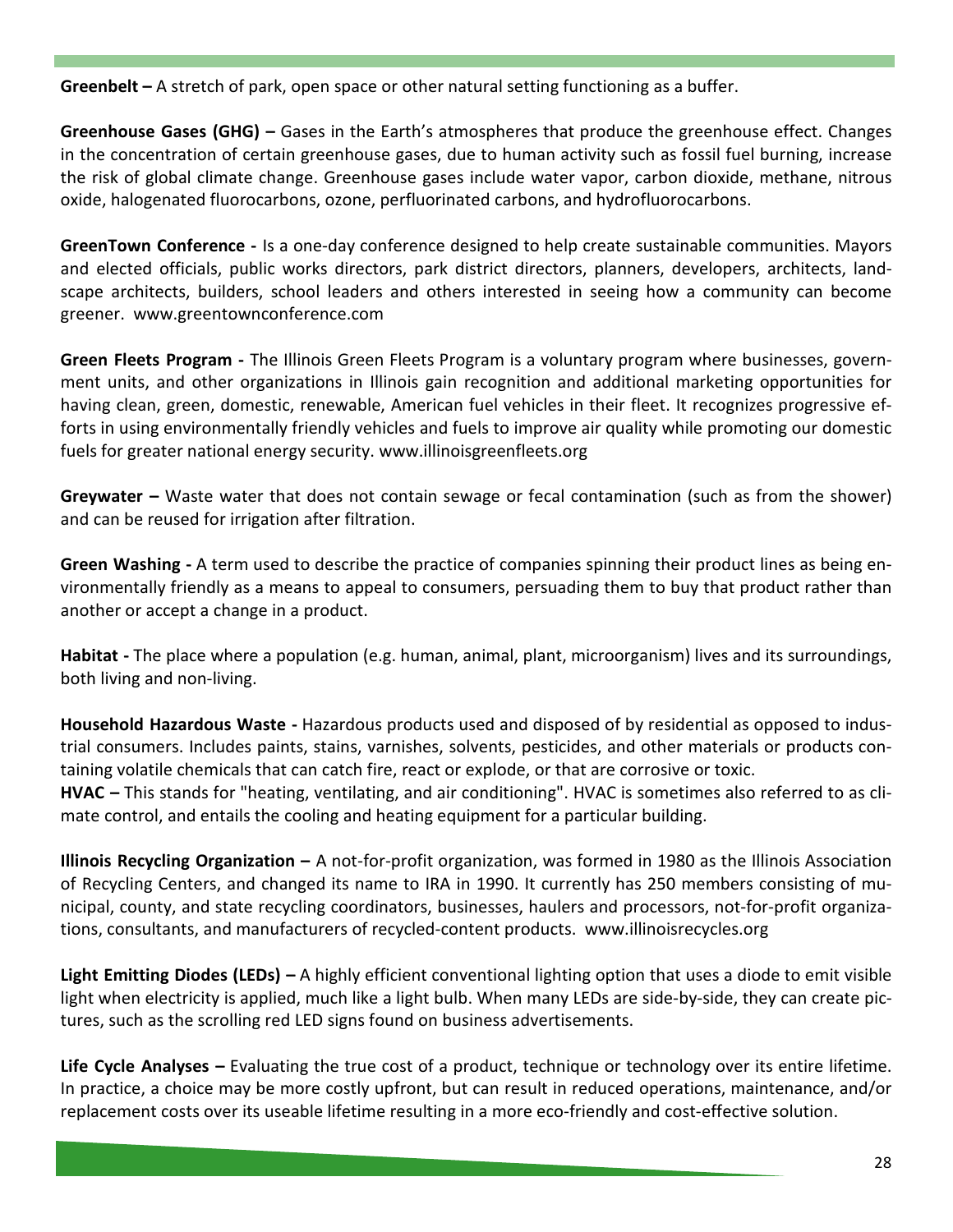Life Cycle of a Product - All stages of a product's development, from extraction of fuel for power to production, marketing, use, and disposal.

Light-Emitting Diode (LED) - A long-lasting illumination technology that requires very little power. For example, LEDs are used in most flat computer screens and energy efficient electronic displays.

Pervious Surface - Surfaces that allow water to penetrate or infiltrate into the underlying soil or rock. For instance, natural soil is highly pervious, while asphalt is impervious.

RiverEdge Park Master Plan - RiverEdge Park is a regional park to be located in the heart of the City of Aurora along the eastern banks of the Fox River. The park will create a dynamic public gathering place paired with blight removal, Fox River restoration and Brownfield clean-up to stimulate significant neighborhood enhancement and reinvestment. Part urban and part natural, RiverEdge Park will provide something for everyone, including mother nature. The Park will be designed utilizing green technology and sustainable practices. Located less than a block from a Pace bus hub and the last Metra stop on the Burlington Northern Santa-Fe line, the park is part of a transit-oriented reinvestment strategy for downtown Aurora developed through a publicprivate partnership with the business community. http://riveredgeparkaurora.org

Riverfront Vision Plan— Approved in 2006, this plan documents a vision to maintain and create a sustainable environment that works in unison with development along both sides of the Fox River. The Riverfront Vision Plan plans for open space, public access and open vistas of the river with environmentally-friendly site designs that transition to the surrounding neighborhoods.

www.aurora-il.org/documents/planning

Renewable Energy Certificates (RECs) - Also known as green tags, green energy certificates, or tradable renewable certificates, certificates represent the technology and environmental attributes of electricity generated from renewable sources. Renewable energy credits are usually sold in 1 megawatt-hour (MWh) units. A certificate can be sold separately from the mega-watt hour of generic electricity it is associated with. This flexibility enables customers to offset a percentage of their annual electricity use with certificates generated elsewhere.

Roundabout - A type of road junction at which traffic enters a one-way stream around a central island. In the United States it is commonly known as a "rotary" or a "traffic circle." In the US, the traffic flow around the central island of a roundabout is counterclockwise.

Smart Growth - An urban planning and transportation theory that concentrates growth in the center of a city to avoid urban sprawl; and advocates compact, transit-oriented, walkable, bicycle-friendly land use, including neighborhood schools, complete streets, mixed-use development with a range of housing choices. Smart growth values long-range, regional considerations of sustainability over a short-term focus. Its goals are to achieve a unique sense of community and place; expand the range of transportation, employment, and housing choices; equitably distribute the costs and benefits of development; preserve and enhance natural and cultural resources; and promote public health.

Sustainability - Development that meets the needs of the present without compromising the ability of future generations to meet their own needs.